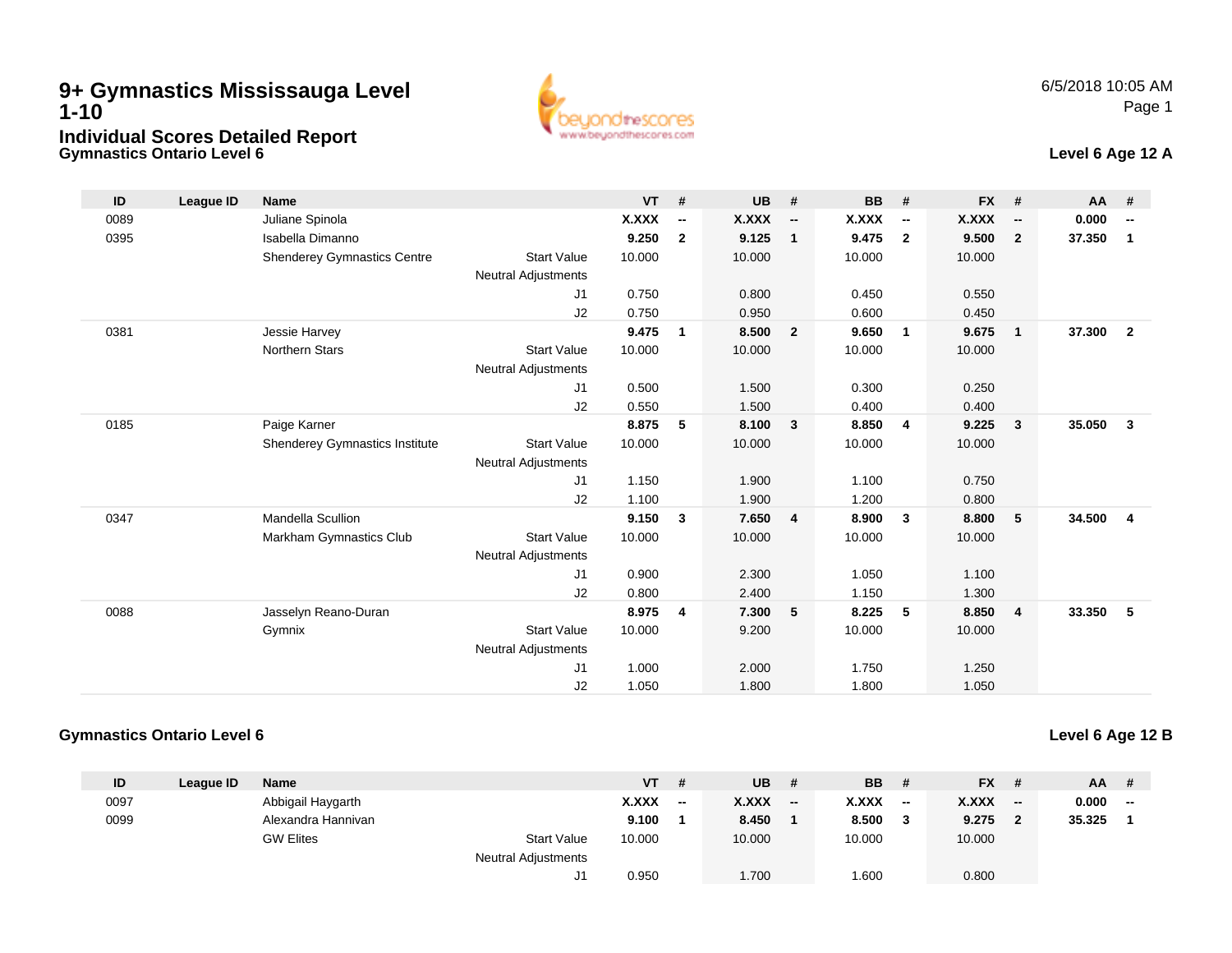

|      | idividual Scores Detalled Report |                            | <b>M.M.MCAMANI INTERNATI ILIYOTTI</b> |                         |           |        |                         |        |                         |        |                         |
|------|----------------------------------|----------------------------|---------------------------------------|-------------------------|-----------|--------|-------------------------|--------|-------------------------|--------|-------------------------|
|      |                                  | J2                         | 0.850                                 |                         | 1.400     | 1.400  |                         | 0.650  |                         |        |                         |
| 0428 | Ariane Renaud                    |                            | 8.775                                 | 3                       | $7.225$ 4 | 9.225  | -1                      | 9.300  | $\overline{\mathbf{1}}$ | 34.525 | $\overline{\mathbf{2}}$ |
|      | Unigym                           | <b>Start Value</b>         | 10.000                                |                         | 9.500     | 10.000 |                         | 10.000 |                         |        |                         |
|      |                                  | <b>Neutral Adjustments</b> |                                       |                         |           |        |                         |        |                         |        |                         |
|      |                                  | J <sub>1</sub>             | 1.200                                 |                         | 2.250     | 0.750  |                         | 0.650  |                         |        |                         |
|      |                                  | J2                         | 1.250                                 |                         | 2.300     | 0.800  |                         | 0.750  |                         |        |                         |
| 0300 | Magdalena Pallant                |                            | 8.525                                 | 4                       | 7.800 3   | 9.100  | $\overline{\mathbf{2}}$ | 9.075  | $\overline{\mathbf{3}}$ | 34.500 | $_{3}$                  |
|      | Manjak's Gymnastics              | <b>Start Value</b>         | 10.000                                |                         | 10.000    | 9.900  |                         | 10.000 |                         |        |                         |
|      |                                  | <b>Neutral Adjustments</b> |                                       |                         |           |        |                         |        |                         |        |                         |
|      |                                  | J1                         | 1.500                                 |                         | 2.300     | 0.800  |                         | 0.950  |                         |        |                         |
|      |                                  | J2                         | 1.450                                 |                         | 2.100     | 0.800  |                         | 0.900  |                         |        |                         |
| 0098 | Addison Hannivan                 |                            | 8.925                                 | $\overline{\mathbf{2}}$ | 8.200 2   | 7.850  | 4                       | 9.075  | $\mathbf{3}$            | 34.050 | $\overline{4}$          |
|      | <b>GW Elites</b>                 | <b>Start Value</b>         | 10.000                                |                         | 10.000    | 10.000 |                         | 10.000 |                         |        |                         |
|      |                                  | <b>Neutral Adjustments</b> |                                       |                         |           |        |                         |        |                         |        |                         |
|      |                                  | J1                         | 1.150                                 |                         | 1.900     | 2.100  |                         | 0.950  |                         |        |                         |
|      |                                  | J2                         | 1.000                                 |                         | 1.700     | 2.200  |                         | 0.900  |                         |        |                         |

### **Gymnastics Ontario Level 6**

**Level 6 Age 13 A**

| ID   | League ID | Name                    |                            | <b>VT</b> | #                       | <b>UB</b> | #                       | <b>BB</b> | #              | <b>FX</b> | #              | $AA$ # |                |
|------|-----------|-------------------------|----------------------------|-----------|-------------------------|-----------|-------------------------|-----------|----------------|-----------|----------------|--------|----------------|
| 0012 |           | Jasmina Cashmore        |                            | 9.650     | $\overline{2}$          | 9.225     | -1                      | 9.450     | $\mathbf 1$    | 9.450     | 3              | 37.775 |                |
|      |           | Gymnastics Mississauga  | <b>Start Value</b>         | 10.000    |                         | 10.000    |                         | 10.000    |                | 10.000    |                |        |                |
|      |           |                         | <b>Neutral Adjustments</b> |           |                         |           |                         |           |                |           |                |        |                |
|      |           |                         | J1                         | 0.400     |                         | 0.750     |                         | 0.550     |                | 0.550     |                |        |                |
|      |           |                         | J2                         | 0.300     |                         | 0.800     |                         | 0.550     |                | 0.550     |                |        |                |
| 0342 |           | Rachel Reid             |                            | 9.675     | $\overline{\mathbf{1}}$ | 8.125     | 4                       | 9.450     | $\mathbf{1}$   | 9.650     | 1              | 36.900 | $\overline{2}$ |
|      |           | Manjak's Gymnastics     | <b>Start Value</b>         | 10.000    |                         | 10.000    |                         | 9.900     |                | 10.000    |                |        |                |
|      |           |                         | Neutral Adjustments        |           |                         |           |                         |           |                |           |                |        |                |
|      |           |                         | J1                         | 0.300     |                         | 2.000     |                         | 0.400     |                | 0.400     |                |        |                |
|      |           |                         | J2                         | 0.350     |                         | 1.750     |                         | 0.500     |                | 0.300     |                |        |                |
| 0435 |           | Alisha Lee              |                            | 9.100     | $\mathbf{3}$            | 8.850     | $\overline{\mathbf{2}}$ | 9.150     | $\overline{2}$ | 9.600     | $\overline{2}$ | 36.700 | 3              |
|      |           | Markham Gymnastics Club | <b>Start Value</b>         | 10.000    |                         | 10.000    |                         | 10.000    |                | 10.000    |                |        |                |
|      |           |                         | <b>Neutral Adjustments</b> |           |                         |           |                         |           |                |           |                |        |                |
|      |           |                         | J <sub>1</sub>             | 0.950     |                         | 1.100     |                         | 0.800     |                | 0.300     |                |        |                |
|      |           |                         | J2                         | 0.850     |                         | 1.200     |                         | 0.900     |                | 0.500     |                |        |                |
| 0341 |           | Mattea Gharibo          |                            | 9.100     | $\mathbf{3}$            | 8.050     | - 5                     | 8.650     | -4             | 9.375     | 4              | 35.175 | $\overline{4}$ |
|      |           | Manjak's Gymnastics     | <b>Start Value</b>         | 10.000    |                         | 10.000    |                         | 10.000    |                | 10.000    |                |        |                |
|      |           |                         | <b>Neutral Adjustments</b> |           |                         |           |                         |           |                |           |                |        |                |
|      |           |                         | J1                         | 1.000     |                         | 1.900     |                         | 1.300     |                | 0.700     |                |        |                |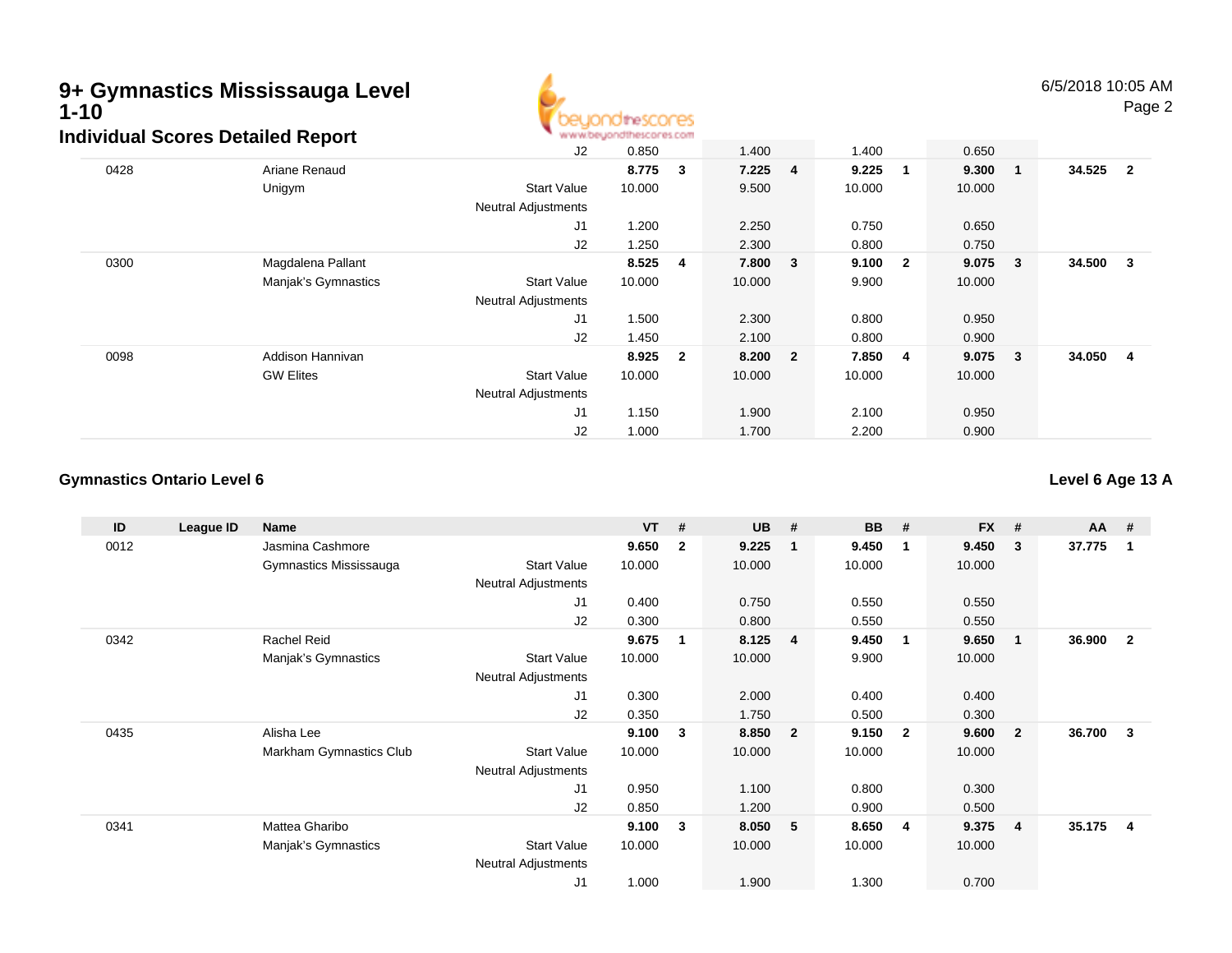

6/5/2018 10:05 AMPage 3

|      | arraan ocores Detanea Report |                            |        |              |         |                |        |     |           |                |            |  |
|------|------------------------------|----------------------------|--------|--------------|---------|----------------|--------|-----|-----------|----------------|------------|--|
|      |                              | J2                         | 0.800  |              | 2.000   |                | 1.400  |     | 0.550     |                |            |  |
| 0235 | Kira Hamilton                |                            | 9.100  | $\mathbf{3}$ | 7.550 6 |                | 8.850  | 3   | 8.900 6   |                | 34.400 5   |  |
|      | Gymnastics Mississauga       | <b>Start Value</b>         | 10.000 |              | 10.000  |                | 10.000 |     | 10.000    |                |            |  |
|      |                              | <b>Neutral Adjustments</b> |        |              |         |                |        |     |           |                |            |  |
|      |                              | J1                         | 0.950  |              | 2.700   |                | 1.200  |     | 1.200     |                |            |  |
|      |                              | J2                         | 0.850  |              | 2.200   |                | 1.100  |     | 1.000     |                |            |  |
| 0436 | Aliyah Arcaina               |                            | 9.000  | 4            | 8.350 3 |                | 6.700  | - 6 | $9.175$ 5 |                | $33.225$ 6 |  |
|      | Markham Gymnastics Club      | <b>Start Value</b>         | 10.000 |              | 10.000  |                | 8.900  |     | 10.000    |                |            |  |
|      |                              | <b>Neutral Adjustments</b> |        |              |         |                |        |     |           |                |            |  |
|      |                              | J1                         | 1.100  |              | 1.700   |                | 2.100  |     | 0.800     |                |            |  |
|      |                              | J2                         | 0.900  |              | 1.600   |                | 2.300  |     | 0.850     |                |            |  |
| 0225 | Magalie Bilodeau             |                            | 8.650  | 5            | 7.200   | $\overline{7}$ | 7.950  | 5   | 8.750     | $\overline{7}$ | 32.550 7   |  |
|      | Gymbly                       | <b>Start Value</b>         | 10.000 |              | 9.200   |                | 10.000 |     | 10.000    |                |            |  |
|      |                              | <b>Neutral Adjustments</b> |        |              |         |                |        |     |           |                |            |  |
|      |                              | J1                         | 1.300  |              | 2.100   |                | 2.000  |     | 1.100     |                |            |  |
|      |                              | J2                         | 1.400  |              | 1.900   |                | 2.100  |     | 1.400     |                |            |  |

#### **Gymnastics Ontario Level 6**

**Level 6 Age 13 B**

| ID   | League ID | Name                    |                            | <b>VT</b> | # | <b>UB</b> | #                       | <b>BB</b> | #              | <b>FX</b> | #            | $AA$ # |                         |
|------|-----------|-------------------------|----------------------------|-----------|---|-----------|-------------------------|-----------|----------------|-----------|--------------|--------|-------------------------|
| 0022 |           | Selena Amaral           |                            | 9.375     | 1 | 8.750     | $\overline{\mathbf{2}}$ | 9.425     | $\overline{2}$ | 9.425     | $\mathbf{2}$ | 36.975 |                         |
|      |           | Gymnastics Mississauga  | <b>Start Value</b>         | 10.000    |   | 10.000    |                         | 10.000    |                | 10.000    |              |        |                         |
|      |           |                         | <b>Neutral Adjustments</b> |           |   |           |                         |           |                |           |              |        |                         |
|      |           |                         | J1                         | 0.650     |   | 1.200     |                         | 0.450     |                | 0.500     |              |        |                         |
|      |           |                         | J2                         | 0.600     |   | 1.300     |                         | 0.700     |                | 0.650     |              |        |                         |
| 0025 |           | Angelica Balestra       |                            | 9.100     | 4 | 9.000     | $\mathbf{1}$            | 9.500     | -1             | 9.375     | 3            | 36.975 | $\mathbf 1$             |
|      |           | Gymnastics Mississauga  | <b>Start Value</b>         | 10.000    |   | 10.000    |                         | 10.000    |                | 10.000    |              |        |                         |
|      |           |                         | Neutral Adjustments        |           |   |           |                         |           |                |           |              |        |                         |
|      |           |                         | J1                         | 0.950     |   | 0.900     |                         | 0.500     |                | 0.600     |              |        |                         |
|      |           |                         | J2                         | 0.850     |   | 1.100     |                         | 0.500     |                | 0.650     |              |        |                         |
| 0299 |           | Natalia Dawidek         |                            | 9.125     | 3 | 8.500     | $\overline{\mathbf{3}}$ | 9.350     | -3             | 9.475     | $\mathbf 1$  | 36.450 | $\overline{\mathbf{2}}$ |
|      |           | Manjak's Gymnastics     | <b>Start Value</b>         | 10.000    |   | 10.000    |                         | 10.000    |                | 10.000    |              |        |                         |
|      |           |                         | <b>Neutral Adjustments</b> |           |   |           |                         |           |                |           |              |        |                         |
|      |           |                         | J1                         | 0.900     |   | 1.500     |                         | 0.600     |                | 0.450     |              |        |                         |
|      |           |                         | J2                         | 0.850     |   | 1.500     |                         | 0.700     |                | 0.600     |              |        |                         |
| 0437 |           | Abby McLinden           |                            | 8.775     | 6 | 8.100     | - 5                     | 9.075     | -4             | 8.975     | 5            | 34.925 | 3                       |
|      |           | Markham Gymnastics Club | <b>Start Value</b>         | 10.000    |   | 10.000    |                         | 10.000    |                | 10.000    |              |        |                         |
|      |           |                         | <b>Neutral Adjustments</b> |           |   |           |                         |           |                |           |              |        |                         |
|      |           |                         | J <sub>1</sub>             | 1.150     |   | 2.000     |                         | 0.850     |                | 0.900     |              |        |                         |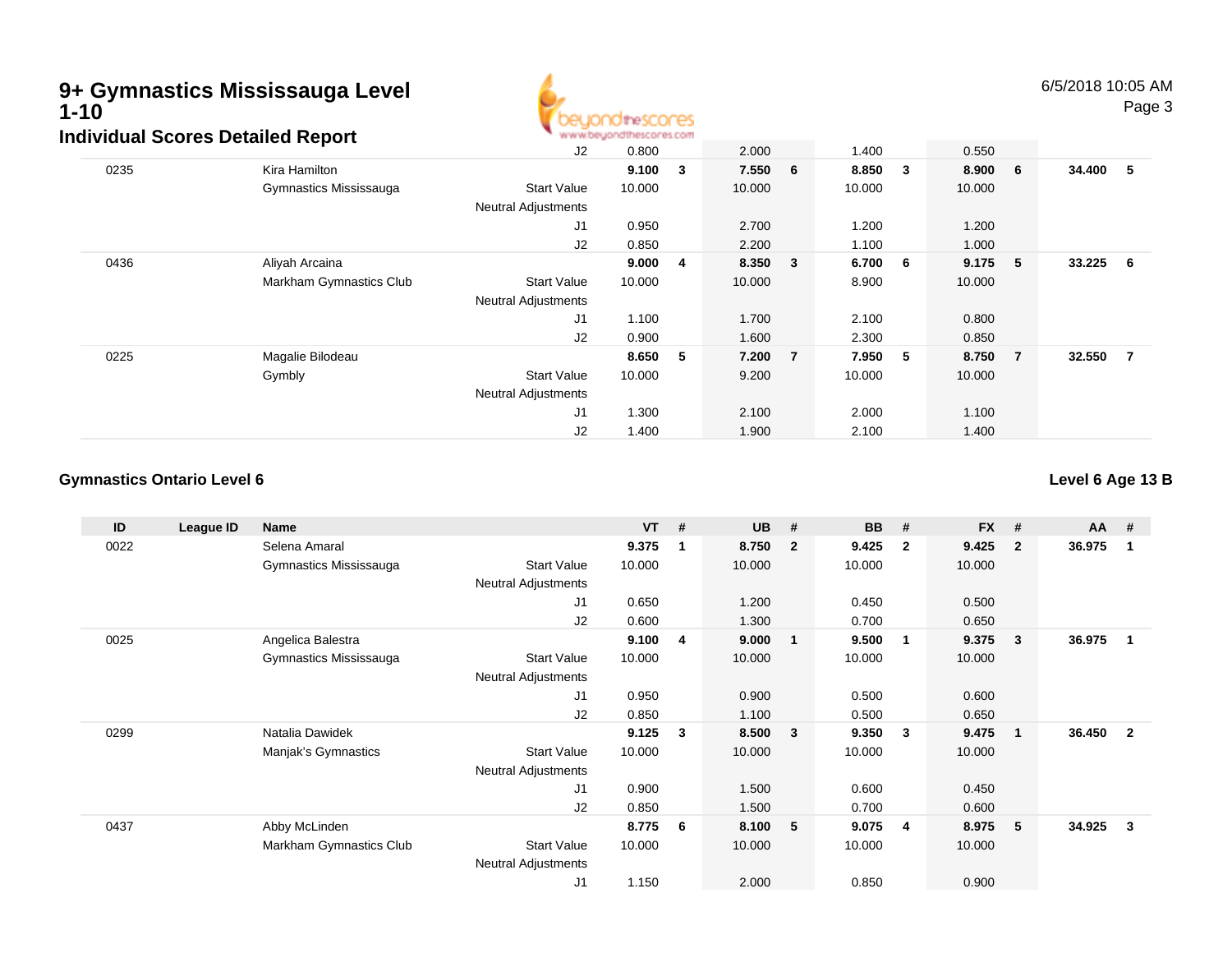

6/5/2018 10:05 AMPage 4

|      | arriadar ocorca Dolanca Report |                            |        |                |         |   |           |                |         |                |          |  |
|------|--------------------------------|----------------------------|--------|----------------|---------|---|-----------|----------------|---------|----------------|----------|--|
|      |                                | J2                         | 1.300  |                | 1.800   |   | 1.000     |                | 1.150   |                |          |  |
| 0434 | Sylvia Treki                   |                            | 9.150  | $\overline{2}$ | 8.425 4 |   | $8.125$ 6 |                | 8.900 6 |                | 34.600 4 |  |
|      | Markham Gymnastics Club        | <b>Start Value</b>         | 10.000 |                | 10.000  |   | 10.000    |                | 10.000  |                |          |  |
|      |                                | <b>Neutral Adjustments</b> |        |                |         |   |           |                |         |                |          |  |
|      |                                | J <sub>1</sub>             | 0.900  |                | 1.650   |   | 1.850     |                | 1.100   |                |          |  |
|      |                                | J2                         | 0.800  |                | 1.500   |   | 1.900     |                | 1.100   |                |          |  |
| 0339 | Isabella Collia                |                            | 8.850  | 5              | 7.925 6 |   | 8.925     | -5             | 8.825   | $\overline{7}$ | 34.525 5 |  |
|      | Manjak's Gymnastics            | <b>Start Value</b>         | 10.000 |                | 10.000  |   | 10.000    |                | 10.000  |                |          |  |
|      |                                | <b>Neutral Adjustments</b> |        |                |         |   |           |                |         |                |          |  |
|      |                                | J <sub>1</sub>             | 1.200  |                | 2.000   |   | 1.050     |                | 1.250   |                |          |  |
|      |                                | J2                         | 1.100  |                | 2.150   |   | 1.100     |                | 1.100   |                |          |  |
| 0229 | Perle Morin                    |                            | 8.100  | $\overline{7}$ | 7.800   | 7 | 7.525     | $\overline{7}$ | 9.150 4 |                | 32.575 6 |  |
|      | Gymbly                         | <b>Start Value</b>         | 10.000 |                | 10.000  |   | 9.900     |                | 10.000  |                |          |  |
|      |                                | <b>Neutral Adjustments</b> |        |                |         |   |           |                |         |                |          |  |
|      |                                | J1                         | 2.000  |                | 2.300   |   | 2.350     |                | 0.900   |                |          |  |
|      |                                | J2                         | 1.800  |                | 2.100   |   | 2.400     |                | 0.800   |                |          |  |

#### **Gymnastics Ontario Level 6**

**Level 6 Age 13 C**

| ID   | League ID | Name                   |                            | <b>VT</b> | #              | <b>UB</b> | #                       | <b>BB</b> | #              | <b>FX</b> | #              | $AA$ # |                |
|------|-----------|------------------------|----------------------------|-----------|----------------|-----------|-------------------------|-----------|----------------|-----------|----------------|--------|----------------|
| 0234 |           | Sasha Donald           |                            | 9.800     | 1              | 9.250     | -1                      | 9.350     | $\overline{2}$ | 9.525     | 3              | 37.925 |                |
|      |           | Gymnastics Mississauga | <b>Start Value</b>         | 10.000    |                | 10.000    |                         | 10.000    |                | 10.000    |                |        |                |
|      |           |                        | <b>Neutral Adjustments</b> |           |                |           |                         |           |                |           |                |        |                |
|      |           |                        | J1                         | 0.200     |                | 0.700     |                         | 0.600     |                | 0.450     |                |        |                |
|      |           |                        | J <sub>2</sub>             | 0.200     |                | 0.800     |                         | 0.700     |                | 0.500     |                |        |                |
| 0014 |           | <b>Hunter Sinclair</b> |                            | 9.450     | $\overline{2}$ | 9.025     | $\overline{\mathbf{2}}$ | 9.500     | $\mathbf{1}$   | 9.325     | 5              | 37.300 | $\overline{2}$ |
|      |           | Gymnastics Mississauga | <b>Start Value</b>         | 10.000    |                | 10.000    |                         | 10.000    |                | 10.000    |                |        |                |
|      |           |                        | <b>Neutral Adjustments</b> |           |                |           |                         |           |                | $-0.100$  |                |        |                |
|      |           |                        | J1                         | 0.600     |                | 1.000     |                         | 0.550     |                | 0.550     |                |        |                |
|      |           |                        | J2                         | 0.500     |                | 0.950     |                         | 0.450     |                | 0.600     |                |        |                |
| 0250 |           | Mégane Leblanc         |                            | 9.300     | 5              | 8.675     | $\overline{\mathbf{3}}$ | 9.350     | $\overline{2}$ | 9.725     | 1              | 37.050 | 3              |
|      |           | Les Reflexes           | <b>Start Value</b>         | 10.000    |                | 10.000    |                         | 10.000    |                | 10.000    |                |        |                |
|      |           |                        | <b>Neutral Adjustments</b> |           |                |           |                         |           |                |           |                |        |                |
|      |           |                        | J <sub>1</sub>             | 0.650     |                | 1.300     |                         | 0.650     |                | 0.250     |                |        |                |
|      |           |                        | J <sub>2</sub>             | 0.750     |                | 1.350     |                         | 0.650     |                | 0.300     |                |        |                |
| 0249 |           | Amélia Dandenault      |                            | 9.325     | 4              | 8.450     | - 5                     | 9.025     | $\overline{4}$ | 9.550     | $\overline{2}$ | 36.350 | 4              |
|      |           | Les Reflexes           | <b>Start Value</b>         | 10.000    |                | 10.000    |                         | 10.000    |                | 10.000    |                |        |                |
|      |           |                        | <b>Neutral Adjustments</b> |           |                |           |                         |           |                |           |                |        |                |
|      |           |                        | J1                         | 0.700     |                | 1.650     |                         | 0.950     |                | 0.500     |                |        |                |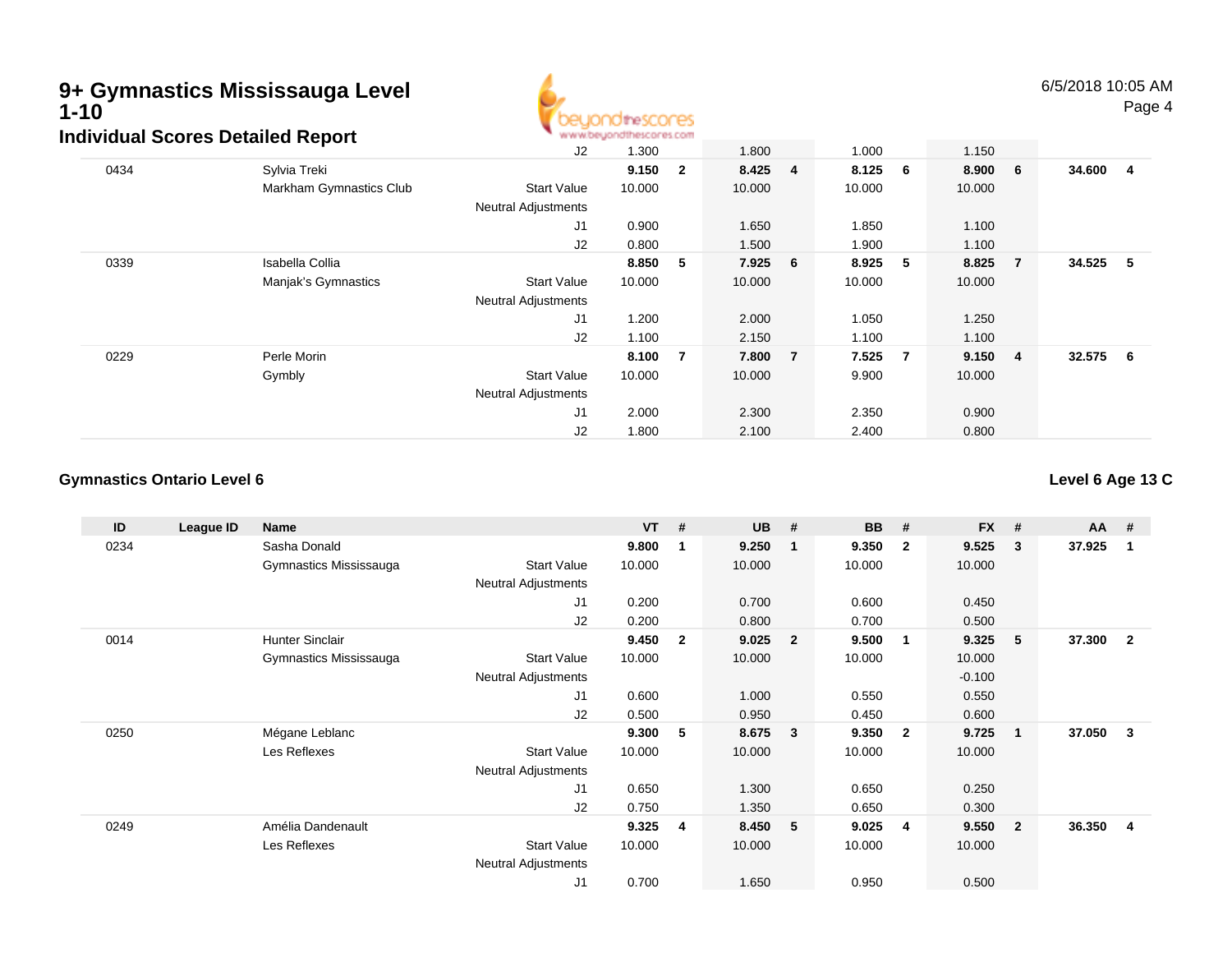

|      | aiviauai Scores Detailed Report |                            | ALALAM DRATING IN IN MONTH, AD FOUL |   |        |                |        |                         |        |                |        |                |
|------|---------------------------------|----------------------------|-------------------------------------|---|--------|----------------|--------|-------------------------|--------|----------------|--------|----------------|
|      |                                 | J2                         | 0.650                               |   | 1.450  |                | 1.000  |                         | 0.400  |                |        |                |
| 0226 | Laurence Desroches              |                            | 9.350                               | 3 | 8.675  | $\mathbf{3}$   | 8.850  | $-5$                    | 9.325  | - 5            | 36.200 | 5              |
|      | Gymbly                          | <b>Start Value</b>         | 10.000                              |   | 10.000 |                | 10.000 |                         | 10.000 |                |        |                |
|      |                                 | Neutral Adjustments        |                                     |   |        |                |        |                         |        |                |        |                |
|      |                                 | J1                         | 0.650                               |   | 1.400  |                | 1.000  |                         | 0.650  |                |        |                |
|      |                                 | J2                         | 0.650                               |   | 1.250  |                | 1.300  |                         | 0.700  |                |        |                |
| 0021 | Kiera Forbes                    |                            | 8.975                               | 8 | 8.650  | 4              | 9.200  | $\overline{\mathbf{3}}$ | 9.350  | - 4            | 36.175 | - 6            |
|      | Gymnastics Mississauga          | <b>Start Value</b>         | 10.000                              |   | 10.000 |                | 10.000 |                         | 10.000 |                |        |                |
|      |                                 | <b>Neutral Adjustments</b> |                                     |   |        |                |        |                         |        |                |        |                |
|      |                                 | J1                         | 1.150                               |   | 1.400  |                | 0.750  |                         | 0.600  |                |        |                |
|      |                                 | J2                         | 0.900                               |   | 1.300  |                | 0.850  |                         | 0.700  |                |        |                |
| 0096 | Jaden McCoy                     |                            | 9.000                               | 7 | 8.250  | 6              | 6.900  | $\overline{7}$          | 9.175  | - 6            | 33.325 | $\overline{7}$ |
|      | <b>GW Elites</b>                | <b>Start Value</b>         | 10.000                              |   | 10.000 |                | 10.000 |                         | 10.000 |                |        |                |
|      |                                 | <b>Neutral Adjustments</b> |                                     |   |        |                |        |                         |        |                |        |                |
|      |                                 | J1                         | 1.050                               |   | 1.600  |                | 2.900  |                         | 0.900  |                |        |                |
|      |                                 | J2                         | 0.950                               |   | 1.900  |                | 3.300  |                         | 0.750  |                |        |                |
| 0348 | Brianna Moffat                  |                            | 9.075                               | 6 | 7.050  | $\overline{7}$ | 7.850  | 6                       | 8.950  | $\overline{7}$ | 32.925 | 8              |
|      | Markham Gymnastics Club         | <b>Start Value</b>         | 10.000                              |   | 10.000 |                | 9.400  |                         | 10.000 |                |        |                |
|      |                                 | <b>Neutral Adjustments</b> |                                     |   |        |                |        |                         |        |                |        |                |
|      |                                 | J1                         | 0.950                               |   | 3.100  |                | 1.500  |                         | 1.150  |                |        |                |
|      |                                 | J2                         | 0.900                               |   | 2.800  |                | 1.600  |                         | 0.950  |                |        |                |
|      |                                 |                            |                                     |   |        |                |        |                         |        |                |        |                |

### **Gymnastics Ontario Level 6**

**Level 6 Age 15 A**

| ID   | League ID | <b>Name</b>                        |                            | $VT$ #    |                | <b>UB</b> | #                       | <b>BB</b> | #                       | <b>FX</b> | #              | $AA$ # |                |
|------|-----------|------------------------------------|----------------------------|-----------|----------------|-----------|-------------------------|-----------|-------------------------|-----------|----------------|--------|----------------|
| 0382 |           | Taeya Maidich                      |                            | 9.800     |                | 8.925     | $\mathbf{1}$            | 9.200     | - 3                     | 9.725     | -1             | 37.650 |                |
|      |           | <b>Northern Stars</b>              | <b>Start Value</b>         | 10.000    |                | 10.000    |                         | 10.000    |                         | 10.000    |                |        |                |
|      |           |                                    | <b>Neutral Adjustments</b> |           |                |           |                         |           |                         |           |                |        |                |
|      |           |                                    | J1                         | 0.200     |                | 0.950     |                         | 0.850     |                         | 0.250     |                |        |                |
|      |           |                                    | J2                         | 0.200     |                | 1.200     |                         | 0.750     |                         | 0.300     |                |        |                |
| 0248 |           | Justine Chénier                    |                            | 9.400     | $\overline{2}$ | 8.825     | $\overline{\mathbf{2}}$ | 9.350     | $\overline{\mathbf{2}}$ | 9.600     | $\overline{2}$ | 37.175 | $\overline{2}$ |
|      |           | Les Reflexes                       | <b>Start Value</b>         | 10.000    |                | 10.000    |                         | 10.000    |                         | 10.000    |                |        |                |
|      |           |                                    | <b>Neutral Adjustments</b> |           |                |           |                         |           |                         |           |                |        |                |
|      |           |                                    | J <sub>1</sub>             | 0.600     |                | 1.100     |                         | 0.650     |                         | 0.400     |                |        |                |
|      |           |                                    | J2                         | 0.600     |                | 1.250     |                         | 0.650     |                         | 0.400     |                |        |                |
| 0394 |           | Amanda Samuels                     |                            | $9.025$ 4 |                | 7.675 5   |                         | 9.525     | -1                      | 9.450     | 4              | 35.675 | 3              |
|      |           | <b>Shenderey Gymnastics Centre</b> | <b>Start Value</b>         | 10.000    |                | 10.000    |                         | 10.000    |                         | 10.000    |                |        |                |
|      |           |                                    | <b>Neutral Adjustments</b> |           |                |           |                         |           |                         |           |                |        |                |
|      |           |                                    | J1                         | 1.100     |                | 2.400     |                         | 0.450     |                         | 0.600     |                |        |                |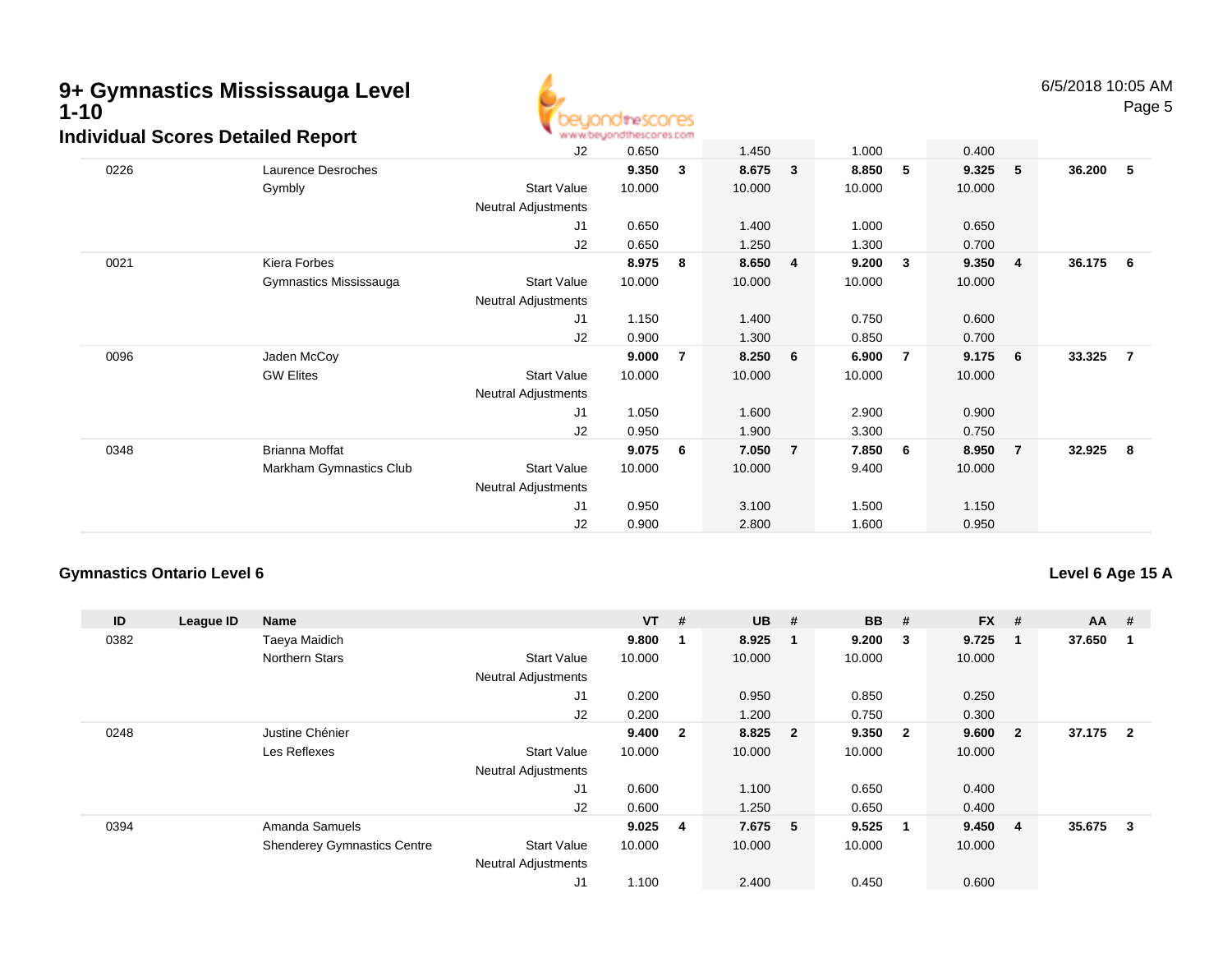

|      | idividuai Scores Detalled Report |                            | ALALAM AN' DIRATA IN 10 AN MADE OL ANY EVOLUT |   |         |                |        |    |         |                         |        |                |
|------|----------------------------------|----------------------------|-----------------------------------------------|---|---------|----------------|--------|----|---------|-------------------------|--------|----------------|
|      |                                  | J2                         | 0.850                                         |   | 2.250   |                | 0.500  |    | 0.500   |                         |        |                |
| 0093 | Nicole Robertson                 |                            | 9.300                                         | 3 | 8.000   | $\mathbf{3}$   | 8.675  | -4 | 9.500   | $\overline{\mathbf{3}}$ | 35.475 | $\overline{4}$ |
|      | <b>GW Elites</b>                 | <b>Start Value</b>         | 10.000                                        |   | 9.900   |                | 10.000 |    | 10.000  |                         |        |                |
|      |                                  | <b>Neutral Adjustments</b> |                                               |   |         |                |        |    |         |                         |        |                |
|      |                                  | J <sub>1</sub>             | 0.800                                         |   | 2.000   |                | 1.250  |    | 0.400   |                         |        |                |
|      |                                  | J <sub>2</sub>             | 0.600                                         |   | 1.800   |                | 1.400  |    | 0.600   |                         |        |                |
| 0345 | Helya Bahrami                    |                            | 8.775                                         | 6 | 7.400 6 |                | 8.425  | 5  | 8.600   | $-5$                    | 33.200 | - 5            |
|      | Markham Gymnastics Club          | <b>Start Value</b>         | 10.000                                        |   | 9.900   |                | 10.000 |    | 10.000  |                         |        |                |
|      |                                  | <b>Neutral Adjustments</b> |                                               |   |         |                |        |    |         |                         |        |                |
|      |                                  | J <sub>1</sub>             | 1.350                                         |   | 2.300   |                | 1.600  |    | 1.450   |                         |        |                |
|      |                                  | J <sub>2</sub>             | 1.100                                         |   | 2.700   |                | 1.550  |    | 1.350   |                         |        |                |
| 0223 | Anais Bégin                      |                            | 8.800                                         | 5 | 7.700   | $\overline{4}$ | 7.025  | 6  | 8.550 6 |                         | 32.075 | - 6            |
|      | Gymbly                           | <b>Start Value</b>         | 10.000                                        |   | 9.700   |                | 10.000 |    | 10.000  |                         |        |                |
|      |                                  | <b>Neutral Adjustments</b> |                                               |   |         |                |        |    |         |                         |        |                |
|      |                                  | J1                         | 1.100                                         |   | 2.000   |                | 2.850  |    | 1.400   |                         |        |                |
|      |                                  | J2                         | 1.300                                         |   | 2.000   |                | 3.100  |    | 1.500   |                         |        |                |

### **Gymnastics Ontario Level 6**

**Level 6 Age 15 B**

| ID   | League ID | Name                               |                            | <b>VT</b> | #            | <b>UB</b> | #                       | <b>BB</b> | #              | <b>FX</b> | #              | <b>AA</b> | #              |
|------|-----------|------------------------------------|----------------------------|-----------|--------------|-----------|-------------------------|-----------|----------------|-----------|----------------|-----------|----------------|
| 0034 |           | Melissa Maggiotto                  |                            | 9.600     | 1            | 8.925     | -1                      | 8.425     | -5             | 9.400     | 3              | 36.350    |                |
|      |           | Gymnastics Mississauga             | <b>Start Value</b>         | 10.000    |              | 10.000    |                         | 10.000    |                | 10.000    |                |           |                |
|      |           |                                    | <b>Neutral Adjustments</b> |           |              |           |                         |           |                |           |                |           |                |
|      |           |                                    | J1                         | 0.450     |              | 1.100     |                         | 1.650     |                | 0.650     |                |           |                |
|      |           |                                    | J2                         | 0.350     |              | 1.050     |                         | 1.500     |                | 0.550     |                |           |                |
| 0349 |           | Kaitlyn Cheung                     |                            | 9.575     | $\mathbf{2}$ | 8.425     | $\overline{\mathbf{4}}$ | 8.900     | -3             | 9.225     | 5              | 36.125    | $\overline{2}$ |
|      |           | Markham Gymnastics Club            | <b>Start Value</b>         | 10.000    |              | 9.900     |                         | 10.000    |                | 10.000    |                |           |                |
|      |           |                                    | Neutral Adjustments        |           |              |           |                         |           |                |           |                |           |                |
|      |           |                                    | J1                         | 0.400     |              | 1.500     |                         | 1.200     |                | 0.850     |                |           |                |
|      |           |                                    | J2                         | 0.450     |              | 1.450     |                         | 1.000     |                | 0.700     |                |           |                |
| 0217 |           | Mackenzie Marr                     |                            | 9.325     | 3            | 8.175     | 5                       | 9.225     | $\overline{1}$ | 9.100     | 6              | 35.825    | 3              |
|      |           | <b>GW Elites</b>                   | <b>Start Value</b>         | 10.000    |              | 9.900     |                         | 10.000    |                | 10.000    |                |           |                |
|      |           |                                    | <b>Neutral Adjustments</b> |           |              |           |                         |           |                |           |                |           |                |
|      |           |                                    | J1                         | 0.750     |              | 1.800     |                         | 0.750     |                | 0.950     |                |           |                |
|      |           |                                    | J2                         | 0.600     |              | 1.650     |                         | 0.800     |                | 0.850     |                |           |                |
| 0387 |           | Amanda Condari                     |                            | 9.200     | -4           | 8.025     | $6\phantom{.0}6$        | 8.825     | -4             | 9.575     | $\overline{2}$ | 35.625    | $\overline{4}$ |
|      |           | <b>Shenderey Gymnastics Centre</b> | <b>Start Value</b>         | 10.000    |              | 10.000    |                         | 10.000    |                | 10.000    |                |           |                |
|      |           |                                    | <b>Neutral Adjustments</b> |           |              |           |                         |           |                |           |                |           |                |
|      |           |                                    | J <sub>1</sub>             | 0.950     |              | 1.850     |                         | 1.050     |                | 0.350     |                |           |                |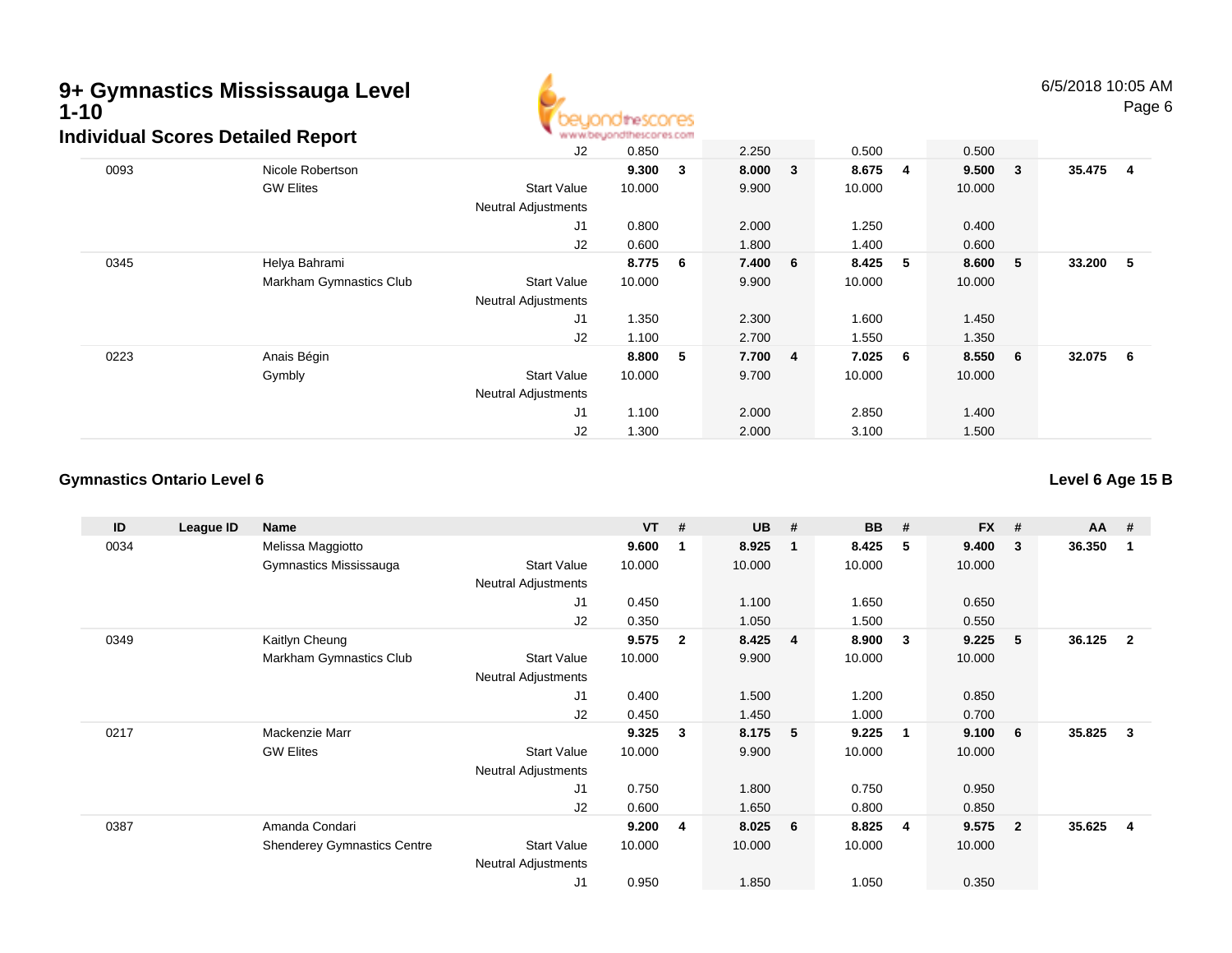

|      | urviuuai OCOI 65 Detaileu Report   |                            |        |     |         |        |                |         |     |          |  |
|------|------------------------------------|----------------------------|--------|-----|---------|--------|----------------|---------|-----|----------|--|
|      |                                    | J2                         | 0.650  |     | 2.100   | 1.300  |                | 0.500   |     |          |  |
| 0388 | Breanna Badger                     |                            | 9.150  | 5   | 8.550 2 | 8.400  | 6              | 9.375 4 |     | 35.475 5 |  |
|      | <b>Shenderey Gymnastics Centre</b> | <b>Start Value</b>         | 10.000 |     | 10.000  | 10.000 |                | 10.000  |     |          |  |
|      |                                    | <b>Neutral Adjustments</b> |        |     |         |        |                |         |     |          |  |
|      |                                    | J1                         | 0.900  |     | 1.400   | 1.600  |                | 0.650   |     |          |  |
|      |                                    | J <sub>2</sub>             | 0.800  |     | 1.500   | 1.600  |                | 0.600   |     |          |  |
| 0391 | Cassandra Lang                     |                            | 8.350  | -7  | 7.525 7 | 9.200  | $\overline{2}$ | 9.700   | - 1 | 34.775 6 |  |
|      | <b>Shenderey Gymnastics Centre</b> | <b>Start Value</b>         | 10.000 |     | 10.000  | 10.000 |                | 10.000  |     |          |  |
|      |                                    | <b>Neutral Adjustments</b> |        |     |         |        |                |         |     |          |  |
|      |                                    | J1                         | 1.800  |     | 2.400   | 0.900  |                | 0.250   |     |          |  |
|      |                                    | J2                         | 1.500  |     | 2.550   | 0.700  |                | 0.350   |     |          |  |
| 0091 | Gabbi Seaborne                     |                            | 9.100  | - 6 | 8.500 3 | 7.750  | $\overline{7}$ | 8.750 7 |     | 34.100 7 |  |
|      | <b>GW Elites</b>                   | <b>Start Value</b>         | 10.000 |     | 9.900   | 10.000 |                | 10.000  |     |          |  |
|      |                                    | <b>Neutral Adjustments</b> |        |     |         |        |                |         |     |          |  |
|      |                                    | J1                         | 0.950  |     | 1.300   | 2.100  |                | 1.300   |     |          |  |
|      |                                    | J2                         | 0.850  |     | 1.500   | 2.400  |                | 1.200   |     |          |  |

### **Gymnastics Ontario Level 6**

**Level 6 Age 16+**

| ID   | League ID | <b>Name</b>                        |                            | <b>VT</b> | #            | <b>UB</b> | #                       | <b>BB</b> | #            | <b>FX</b> | #              | $AA$ # |                |
|------|-----------|------------------------------------|----------------------------|-----------|--------------|-----------|-------------------------|-----------|--------------|-----------|----------------|--------|----------------|
| 0385 |           | Nikoletta Gabriele                 |                            | 9.650     | -1           | 8.700     | - 2                     | 9.550     | -1           | 9.650     |                | 37.550 |                |
|      |           | <b>Shenderey Gymnastics Centre</b> | <b>Start Value</b>         | 10.000    |              | 10.000    |                         | 10.000    |              | 10.000    |                |        |                |
|      |           |                                    | <b>Neutral Adjustments</b> |           |              |           |                         |           |              |           |                |        |                |
|      |           |                                    | J1                         | 0.400     |              | 1.350     |                         | 0.450     |              | 0.300     |                |        |                |
|      |           |                                    | J2                         | 0.300     |              | 1.250     |                         | 0.450     |              | 0.400     |                |        |                |
| 0071 |           | Calla MacTavish                    |                            | 9.225     | $\mathbf{2}$ | 8.950     | $\blacksquare$          | 9.325     | $\mathbf{2}$ | 9.600     | $\mathbf{2}$   | 37.100 | $\overline{2}$ |
|      |           | Kincardine Klassics                | <b>Start Value</b>         | 10.000    |              | 10.000    |                         | 10.000    |              | 10.000    |                |        |                |
|      |           |                                    | Neutral Adjustments        |           |              |           |                         |           |              |           |                |        |                |
|      |           |                                    | J1                         | 0.800     |              | 0.900     |                         | 0.650     |              | 0.300     |                |        |                |
|      |           |                                    | J2                         | 0.750     |              | 1.200     |                         | 0.700     |              | 0.500     |                |        |                |
| 0389 |           | Yea-Gee Ko                         |                            | 8.900     | 4            | 8.550     | $\overline{\mathbf{3}}$ | 8.225     | 4            | 9.275     | 3              | 34.950 | 3              |
|      |           | <b>Shenderey Gymnastics Centre</b> | <b>Start Value</b>         | 10.000    |              | 10.000    |                         | 10.000    |              | 10.000    |                |        |                |
|      |           |                                    | <b>Neutral Adjustments</b> |           |              |           |                         |           |              |           |                |        |                |
|      |           |                                    | J1                         | 1.250     |              | 1.400     |                         | 1.750     |              | 0.800     |                |        |                |
|      |           |                                    | J2                         | 0.950     |              | 1.500     |                         | 1.800     |              | 0.650     |                |        |                |
| 0392 |           | <b>Madison Carver</b>              |                            | 8.850     | 5            | 7.800     | $\overline{\mathbf{4}}$ | 8.575     | 3            | 9.250     | $\overline{4}$ | 34.475 | $\overline{4}$ |
|      |           | <b>Shenderey Gymnastics Centre</b> | <b>Start Value</b>         | 10.000    |              | 10.000    |                         | 10.000    |              | 10.000    |                |        |                |
|      |           |                                    | <b>Neutral Adjustments</b> |           |              |           |                         |           |              |           |                |        |                |
|      |           |                                    | J <sub>1</sub>             | 1.200     |              | 2.400     |                         | 1.450     |              | 0.800     |                |        |                |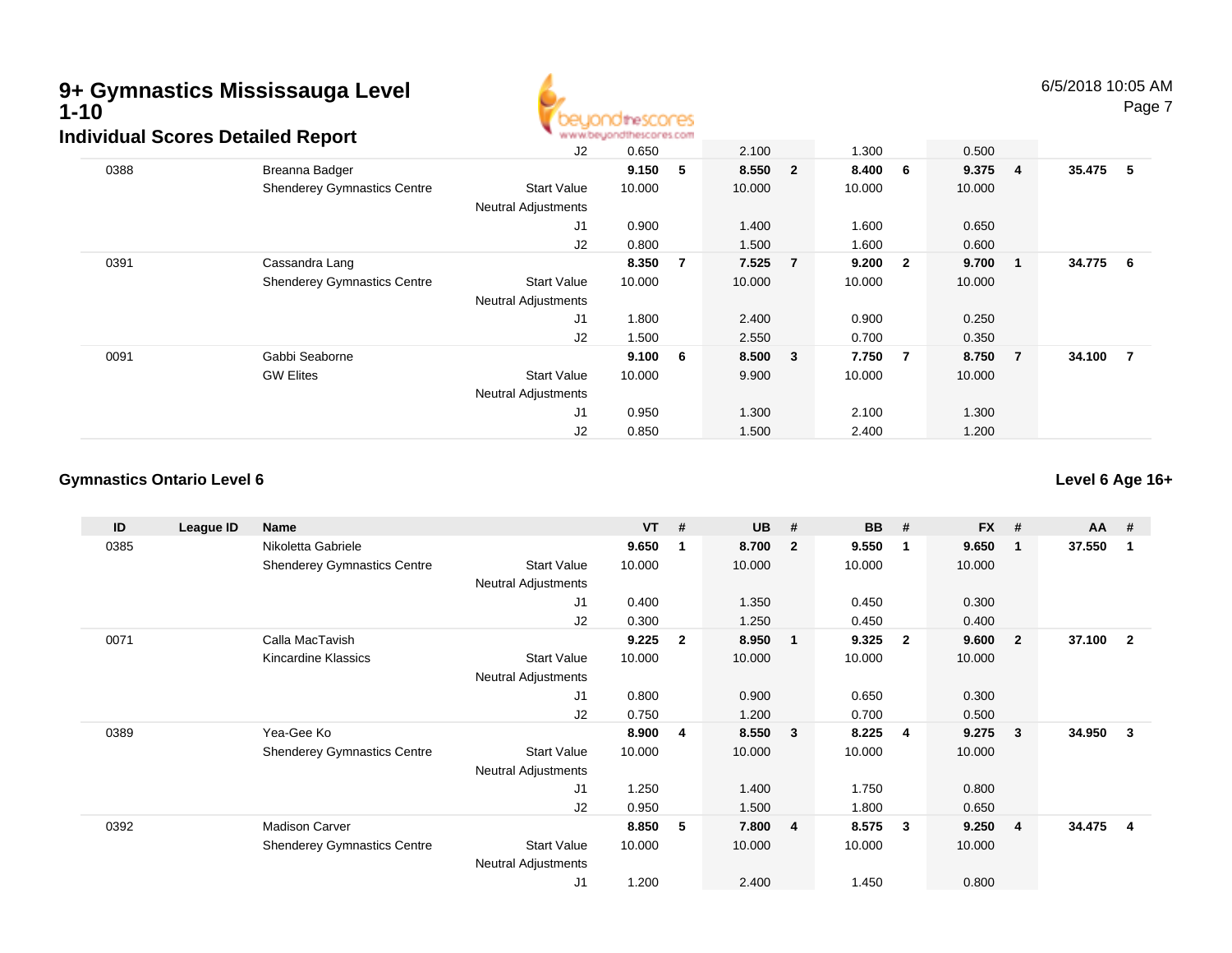

6/5/2018 10:05 AMPage 8

|      | ulviuuai Scoles Delalleu Report    |                                           |              |                          |         |                          |         |      |        |     |        |     |
|------|------------------------------------|-------------------------------------------|--------------|--------------------------|---------|--------------------------|---------|------|--------|-----|--------|-----|
|      |                                    | J2                                        | 1.100        |                          | 2.000   |                          | 1.400   |      | 0.700  |     |        |     |
| 0393 | Abigail Samuels                    |                                           | 9.000 3      |                          | 6.350 5 |                          | 8.575 3 |      | 9.150  | - 5 | 33.075 | -5  |
|      | <b>Shenderey Gymnastics Centre</b> | <b>Start Value</b><br>Neutral Adjustments | 10.000       |                          | 9.500   |                          | 10.000  |      | 10.000 |     |        |     |
|      |                                    | J1                                        | 1.100        |                          | 3.200   |                          | 1.350   |      | 0.800  |     |        |     |
|      |                                    | J2                                        | 0.900        |                          | 3.100   |                          | 1.500   |      | 0.900  |     |        |     |
| 0386 | Alessia Ferrari                    |                                           | <b>X.XXX</b> | $\overline{\phantom{a}}$ | X.XXX   | $\overline{\phantom{a}}$ | 8.000   | $-5$ | 8.850  | - 6 | 16.850 | - 6 |
|      | <b>Shenderey Gymnastics Centre</b> | <b>Start Value</b>                        |              |                          |         |                          | 10.000  |      | 9.700  |     |        |     |
|      |                                    | Neutral Adjustments                       |              |                          |         |                          |         |      |        |     |        |     |
|      |                                    | J1                                        |              |                          |         |                          | 2.000   |      | 0.900  |     |        |     |
|      |                                    | J2                                        |              |                          |         |                          | 2.000   |      | 0.800  |     |        |     |
|      |                                    |                                           |              |                          |         |                          |         |      |        |     |        |     |

#### **Gymnastics Ontario Level 6**

**Level 6 Age 9 A**

| ID   | League ID | <b>Name</b>         |                            | <b>VT</b> | #            | <b>UB</b> | #                       | <b>BB</b> | #              | <b>FX</b> | #              | $AA$ # |                |
|------|-----------|---------------------|----------------------------|-----------|--------------|-----------|-------------------------|-----------|----------------|-----------|----------------|--------|----------------|
| 0276 |           | Cadence Denney      |                            | 8.850     | $\mathbf{2}$ | 8.350     | $\overline{2}$          | 9.350     | $\mathbf{1}$   | 9.325     | $\mathbf{1}$   | 35.875 | 1              |
|      |           | London Gym Academy  | <b>Start Value</b>         | 10.000    |              | 10.000    |                         | 10.000    |                | 10.000    |                |        |                |
|      |           |                     | Neutral Adjustments        |           |              |           |                         |           |                |           |                |        |                |
|      |           |                     | J1                         | 1.200     |              | 1.700     |                         | 0.600     |                | 0.750     |                |        |                |
|      |           |                     | J2                         | 1.100     |              | 1.600     |                         | 0.700     |                | 0.600     |                |        |                |
| 0280 |           | Daniella Oudshoorn  |                            | 8.375     | 5            | 7.875     | $\overline{\mathbf{3}}$ | 9.175     | $\overline{2}$ | 9.300     | $\overline{2}$ | 34.725 | $\overline{2}$ |
|      |           | London Gym Academy  | <b>Start Value</b>         | 10.000    |              | 9.200     |                         | 10.000    |                | 10.000    |                |        |                |
|      |           |                     | Neutral Adjustments        |           |              |           |                         |           |                |           |                |        |                |
|      |           |                     | J1                         | 1.550     |              | 1.400     |                         | 0.950     |                | 0.700     |                |        |                |
|      |           |                     | J2                         | 1.700     |              | 1.250     |                         | 0.700     |                | 0.700     |                |        |                |
| 0406 |           | Anna Paterson       |                            | 8.650     | 3            | 8.400     | $\blacksquare$          | 8.275     | -5             | 9.275     | 3              | 34.600 | 3              |
|      |           | Unigym              | <b>Start Value</b>         | 10.000    |              | 10.000    |                         | 10.000    |                | 10.000    |                |        |                |
|      |           |                     | Neutral Adjustments        |           |              |           |                         |           |                |           |                |        |                |
|      |           |                     | J1                         | 1.400     |              | 1.700     |                         | 1.700     |                | 0.650     |                |        |                |
|      |           |                     | J2                         | 1.300     |              | 1.500     |                         | 1.750     |                | 0.800     |                |        |                |
| 0425 |           | <b>Elsa Ouellet</b> |                            | 8.875     | 1            | 7.775     | $\overline{4}$          | 8.325     | -4             | 9.275     | 3              | 34.250 | $\overline{4}$ |
|      |           | Unigym              | <b>Start Value</b>         | 10.000    |              | 9.200     |                         | 10.000    |                | 10.000    |                |        |                |
|      |           |                     | Neutral Adjustments        |           |              |           |                         |           |                |           |                |        |                |
|      |           |                     | J1                         | 1.150     |              | 1.550     |                         | 1.650     |                | 0.750     |                |        |                |
|      |           |                     | J2                         | 1.100     |              | 1.300     |                         | 1.700     |                | 0.700     |                |        |                |
| 0169 |           | Anne-Sissi Gilain   |                            | 8.550     | 4            | 6.300     | 5                       | 8.550     | 3              | 8.700     | 4              | 32.100 | 5              |
|      |           | Les Reflexes        | <b>Start Value</b>         | 10.000    |              | 8.600     |                         | 10.000    |                | 10.000    |                |        |                |
|      |           |                     | <b>Neutral Adjustments</b> |           |              |           |                         |           |                |           |                |        |                |
|      |           |                     | J <sub>1</sub>             | 1.400     |              | 2.400     |                         | 1.500     |                | 1.300     |                |        |                |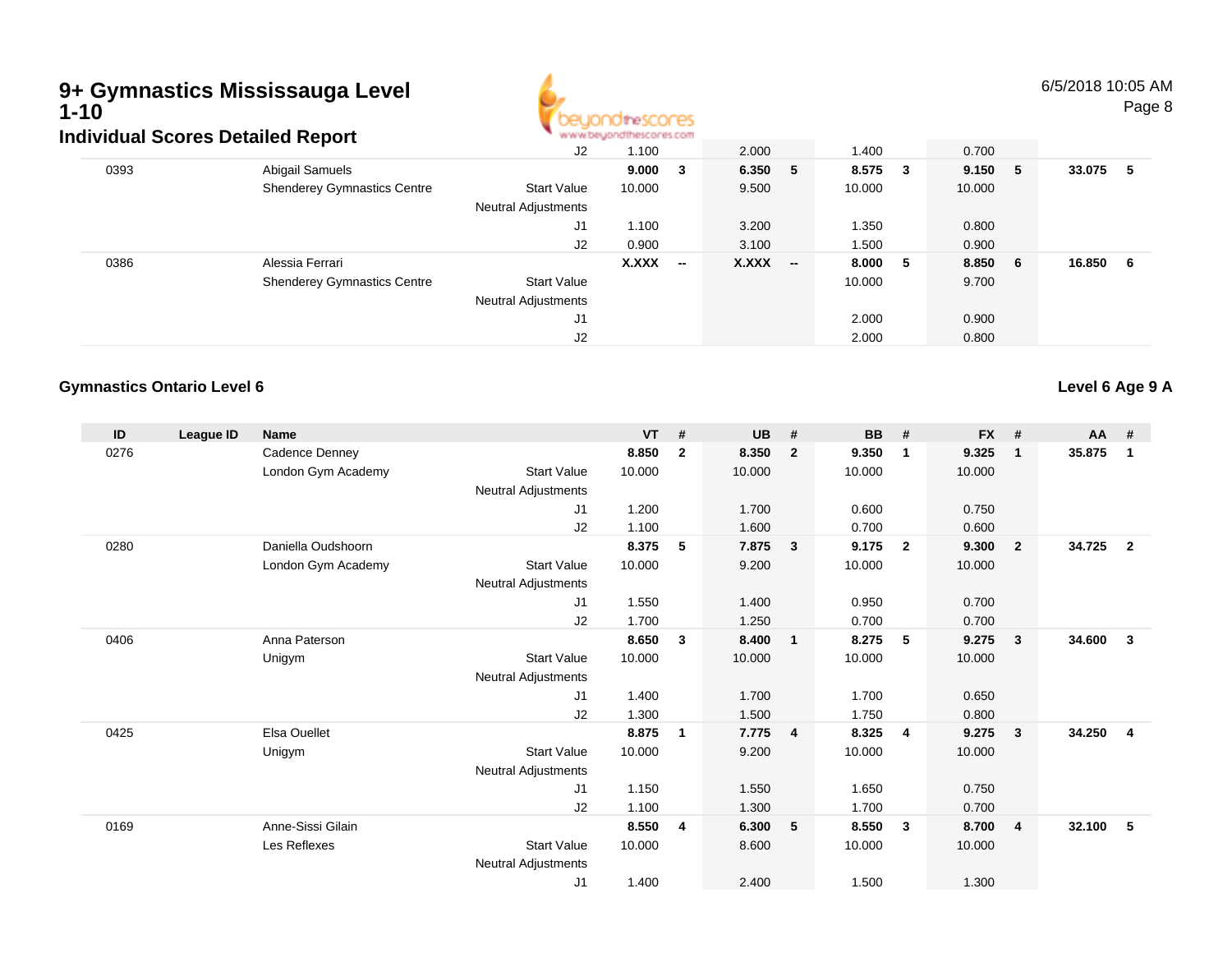

6/5/2018 10:05 AMPage 9

| individual Scores Detailed Report |                   |                            |             |             |                                              |             |             |
|-----------------------------------|-------------------|----------------------------|-------------|-------------|----------------------------------------------|-------------|-------------|
|                                   |                   | J2                         | 1.500       | 2.200       | 1.400                                        | 1.300       |             |
| 0135                              | Lily-Maude Duclos |                            | 8.150<br>-6 | 4.300<br>-6 | 7.525<br>- 6                                 | 7.550<br>-5 | 27.525<br>6 |
|                                   | Gymbly            | <b>Start Value</b>         | 10.000      | 8.400       | 9.400                                        | 8.700       |             |
|                                   |                   | <b>Neutral Adjustments</b> |             |             |                                              |             |             |
|                                   |                   | J1                         | 2.000       | 4.100       | .950                                         | 1.200       |             |
|                                   |                   | J2                         | 1.700       | 4.100       | .800                                         | 1.100       |             |
|                                   |                   |                            |             |             | ARE ARE ARRAINED FOR DESIGNATION ASSOCIATED. |             |             |

### **Gymnastics Ontario Level 6**

**Level 6 Age 9 B**

| ID   | League ID | Name                     |                            | <b>VT</b>      | #            | <b>UB</b>      | #              | <b>BB</b>      | #                       | <b>FX</b>      | #                       | AA #   |                |
|------|-----------|--------------------------|----------------------------|----------------|--------------|----------------|----------------|----------------|-------------------------|----------------|-------------------------|--------|----------------|
| 0275 |           | Evelyn Ballucci          |                            | 8.700          | 5            | 8.200          | $\mathbf{1}$   | 8.025          | 4                       | 9.100          | $\overline{1}$          | 34.025 | $\mathbf{1}$   |
|      |           | London Gym Academy       | <b>Start Value</b>         | 10.000         |              | 9.200          |                | 10.000         |                         | 10.000         |                         |        |                |
|      |           |                          | <b>Neutral Adjustments</b> |                |              |                |                |                |                         |                |                         |        |                |
|      |           |                          | J1                         | 1.400          |              | 1.000          |                | 2.050          |                         | 0.900          |                         |        |                |
|      |           |                          | J2                         | 1.200          |              | 1.000          |                | 1.900          |                         | 0.900          |                         |        |                |
| 0083 |           | Angelica Dena            |                            | 8.825          | $\mathbf{2}$ | 6.700          | 4              | 8.650          | $\overline{\mathbf{1}}$ | 9.000          | $\overline{2}$          | 33.175 | $\overline{2}$ |
|      |           | Gymnix                   | <b>Start Value</b>         | 10.000         |              | 8.700          |                | 9.400          |                         | 9.700          |                         |        |                |
|      |           |                          | <b>Neutral Adjustments</b> |                |              |                |                |                |                         |                |                         |        |                |
|      |           |                          | J1                         | 1.250          |              | 2.200          |                | 0.700          |                         | 0.700          |                         |        |                |
|      |           |                          | J2                         | 1.100          |              | 1.800          |                | 0.800          |                         | 0.700          |                         |        |                |
| 0227 |           | Joséphine Rose           |                            | 8.675          | 6            | 6.900          | $\mathbf{3}$   | 8.550          | $\overline{2}$          | 8.750          | $\mathbf{3}$            | 32.875 | $\mathbf{3}$   |
|      |           | Gymbly                   | <b>Start Value</b>         | 10.000         |              | 8.600          |                | 9.900          |                         | 9.700          |                         |        |                |
|      |           |                          | <b>Neutral Adjustments</b> |                |              |                |                |                |                         |                |                         |        |                |
|      |           |                          | J1                         | 1.350          |              | 1.800          |                | 1.300          |                         | 0.900          |                         |        |                |
| 0140 |           |                          | J2                         | 1.300<br>9.000 | 1            | 1.600<br>6.600 | 5              | 1.400<br>8.150 | $\mathbf{3}$            | 1.000<br>9.000 | $\overline{\mathbf{2}}$ | 32.750 | $\overline{4}$ |
|      |           | Ithalia Paquin<br>Gymbly | <b>Start Value</b>         | 10.000         |              | 8.700          |                | 9.800          |                         | 9.700          |                         |        |                |
|      |           |                          | <b>Neutral Adjustments</b> |                |              |                |                |                |                         |                |                         |        |                |
|      |           |                          | J1                         | 1.100          |              | 2.300          |                | 1.600          |                         | 0.600          |                         |        |                |
|      |           |                          | J2                         | 0.900          |              | 1.900          |                | 1.700          |                         | 0.800          |                         |        |                |
| 0143 |           | Juliette Bourdon         |                            | 8.800          | 3            | 6.700          | $\overline{4}$ | 7.750          | $\overline{7}$          | 8.375          | $\overline{4}$          | 31.625 | 5              |
|      |           | Gymbly                   | <b>Start Value</b>         | 10.000         |              | 8.700          |                | 9.200          |                         | 9.700          |                         |        |                |
|      |           |                          | Neutral Adjustments        |                |              |                |                |                |                         |                |                         |        |                |
|      |           |                          | J <sub>1</sub>             | 1.200          |              | 2.000          |                | 1.550          |                         | 1.350          |                         |        |                |
|      |           |                          | J2                         | 1.200          |              | 2.000          |                | 1.350          |                         | 1.300          |                         |        |                |
| 0144 |           | Juliette Duval           |                            | 8.725          | 4            | 6.950          | $\overline{2}$ | 7.900          | 6                       | 7.900          | 6                       | 31.475 | 6              |
|      |           | Gymbly                   | <b>Start Value</b>         | 10.000         |              | 8.600          |                | 9.800          |                         | 8.700          |                         |        |                |
|      |           |                          | <b>Neutral Adjustments</b> |                |              |                |                |                |                         |                |                         |        |                |
|      |           |                          | J1                         | 1.350          |              | 1.700          |                | 1.800          |                         | 0.750          |                         |        |                |
|      |           |                          |                            |                |              |                |                |                |                         |                |                         |        |                |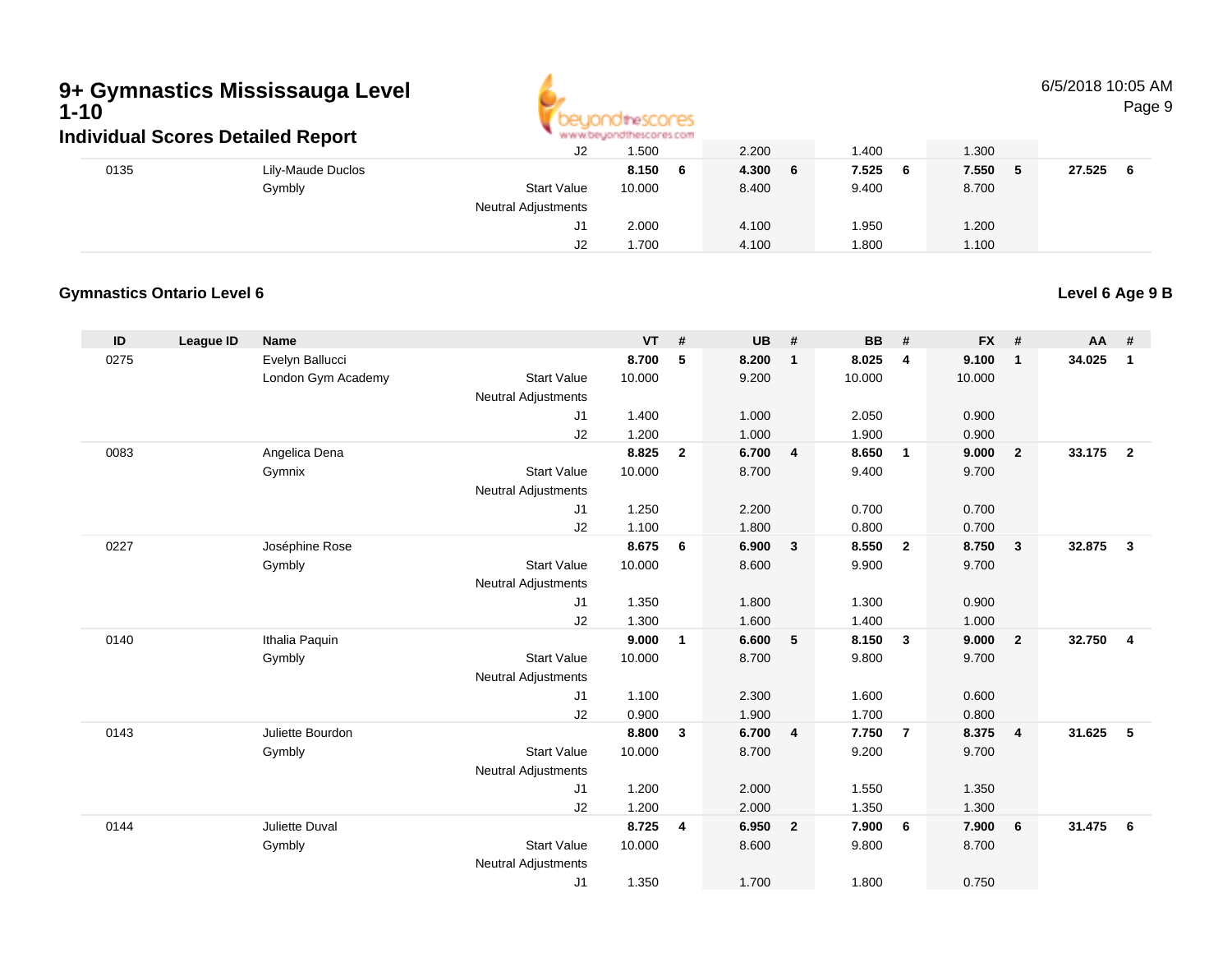

6/5/2018 10:05 AM

Page 10

|      | ınaıvıqual Scores Detalled Report |                            | ALAI ANYO AZAR IO ILMONTO LA 2010 |       |              |       |        |
|------|-----------------------------------|----------------------------|-----------------------------------|-------|--------------|-------|--------|
|      |                                   | J2                         | 1.200                             | 1.600 | 2.000        | 0.850 |        |
| 0075 | Alice D'Amours                    |                            | 8.425                             | 6.700 | 7.950<br>- 5 | 8.000 | 31.075 |
|      | Gymnix                            | <b>Start Value</b>         | 10.000                            | 8.700 | 10.000       | 9.200 |        |
|      |                                   | <b>Neutral Adjustments</b> |                                   |       | $-0.100$     |       |        |
|      |                                   |                            | 1.450                             | 2.200 | .800         | 1.100 |        |
|      |                                   | J2                         | 1.700                             | 1.800 | 2.100        | 1.300 |        |

### **Gymnastics Ontario Level 6**

**Level 6 Age 9 C**

| ID   | <b>League ID</b> | <b>Name</b>            |                                  | $VT$ #         |                | <b>UB</b>      | #              | <b>BB</b>         | #              | <b>FX</b>      | #              | AA     | #                       |
|------|------------------|------------------------|----------------------------------|----------------|----------------|----------------|----------------|-------------------|----------------|----------------|----------------|--------|-------------------------|
| 0277 |                  | <b>Taylor Hawrelak</b> |                                  | 9.550          | $\overline{1}$ | 8.200          | 3              | 9.600             | $\overline{1}$ | 8.950          | $\overline{2}$ | 36.300 | $\mathbf{1}$            |
|      |                  | London Gym Academy     | <b>Start Value</b>               | 10.000         |                | 10.000         |                | 10.000            |                | 10.000         |                |        |                         |
|      |                  |                        | Neutral Adjustments              |                |                |                |                |                   |                | $-0.100$       |                |        |                         |
|      |                  |                        | J1<br>J2                         | 0.450<br>0.450 |                | 1.800<br>1.800 |                | 0.400<br>0.400    |                | 1.000<br>0.900 |                |        |                         |
| 0278 |                  | Shyla Monahan          |                                  | 8.875          | 3              | 8.300          | $\overline{2}$ | 8.775             | $\mathbf{3}$   | 8.800          | $\overline{4}$ | 34.750 | $\overline{2}$          |
|      |                  | London Gym Academy     | <b>Start Value</b>               | 10.000         |                | 10.000         |                | 10.000            |                | 10.000         |                |        |                         |
|      |                  |                        | Neutral Adjustments              |                |                |                |                |                   |                | $-0.100$       |                |        |                         |
|      |                  |                        | J1                               | 1.250          |                | 1.800          |                | 1.250             |                | 1.200          |                |        |                         |
|      |                  |                        | J2                               | 1.000          |                | 1.600          |                | 1.200             |                | 1.000          |                |        |                         |
| 0399 |                  | Maély Boisvert         |                                  | 8.600          | 4              | 7.875          | $\overline{4}$ | 8.700             | $\overline{4}$ | 9.125          | $\overline{1}$ | 34.300 | $\overline{\mathbf{3}}$ |
|      |                  | Unigym                 | <b>Start Value</b>               | 10.000         |                | 9.200          |                | 9.900             |                | 10.000         |                |        |                         |
|      |                  |                        | <b>Neutral Adjustments</b>       |                |                |                |                |                   |                |                |                |        |                         |
|      |                  |                        | J1                               | 1.500          |                | 1.200          |                | 1.250             |                | 0.850          |                |        |                         |
|      |                  |                        | J2                               | 1.300          |                | 1.450          |                | 1.150             |                | 0.900          |                |        |                         |
| 0073 |                  | Amylia Lepore          |                                  | 8.925          | $\overline{2}$ | 6.800          | 5              | 8.950             | $\overline{2}$ | 8.900          | $\mathbf{3}$   | 33.575 | $\overline{4}$          |
|      |                  | Gymnix                 | <b>Start Value</b>               | 10.000         |                | 8.700          |                | 10.000            |                | 9.700          |                |        |                         |
|      |                  |                        | <b>Neutral Adjustments</b><br>J1 | 1.200          |                | 2.000          |                | $-0.100$<br>0.900 |                | 0.850          |                |        |                         |
|      |                  |                        | J2                               | 0.950          |                | 1.800          |                | 1.000             |                | 0.750          |                |        |                         |
| 0400 |                  | <b>Charlotte Roy</b>   |                                  | 8.200          | 6              | 8.600          | $\mathbf{1}$   | 7.875             | 6              | 8.900          | $\mathbf{3}$   | 33.575 | $\overline{4}$          |
|      |                  | Unigym                 | <b>Start Value</b>               | 10.000         |                | 10.000         |                | 9.200             |                | 10.000         |                |        |                         |
|      |                  |                        | <b>Neutral Adjustments</b>       |                |                |                |                |                   |                |                |                |        |                         |
|      |                  |                        | J <sub>1</sub>                   | 1.900          |                | 1.400          |                | 1.400             |                | 1.200          |                |        |                         |
|      |                  |                        | J2                               | 1.700          |                |                |                | 1.250             |                | 1.000          |                |        |                         |
| 0090 |                  | Savi Labreche          |                                  | 8.550          | 5              | 6.300          | 6              | 8.525             | 5              | 8.375          | 5              | 31.750 | -5                      |
|      |                  | Gymnix                 | <b>Start Value</b>               | 10.000         |                | 8.700          |                | 9.500             |                | 9.700          |                |        |                         |
|      |                  |                        | <b>Neutral Adjustments</b>       |                |                |                |                |                   |                |                |                |        |                         |
|      |                  |                        | J <sub>1</sub>                   | 1.500          |                | 2.600          |                | 0.950             |                | 1.350          |                |        |                         |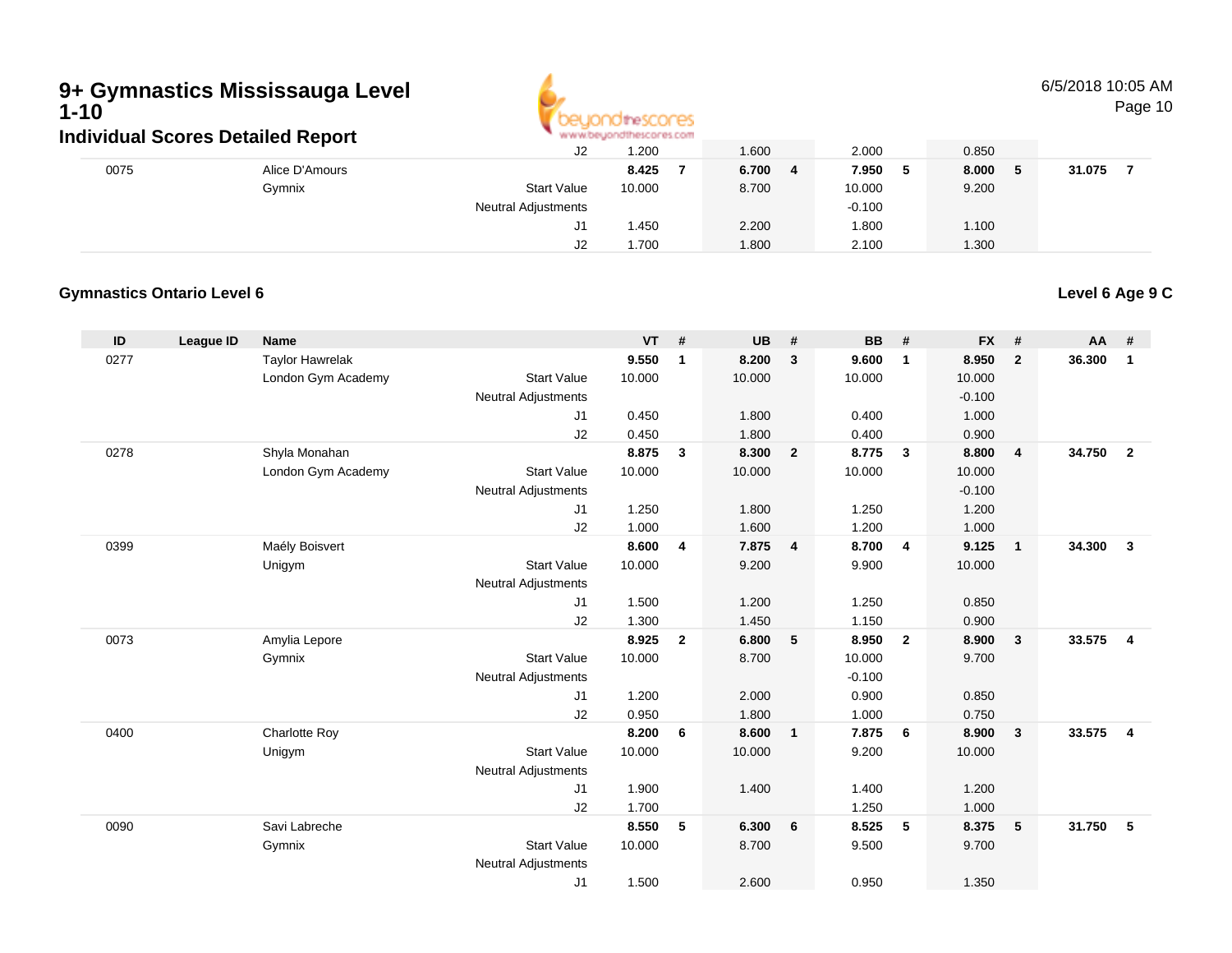

6/5/2018 10:05 AM

Page 11

#### **Gymnastics Ontario Level 6**

| ID   | League ID | <b>Name</b>                    |                            | <b>VT</b> | #                       | <b>UB</b> | #                       | <b>BB</b> | #              | <b>FX</b> | #              | $AA$ # |                         |
|------|-----------|--------------------------------|----------------------------|-----------|-------------------------|-----------|-------------------------|-----------|----------------|-----------|----------------|--------|-------------------------|
| 0187 |           | Sophia Morra                   |                            | 8.725     | 4                       | 8.800     | $\mathbf{1}$            | 9.625     | $\mathbf 1$    | 9.300     | $\overline{2}$ | 36.450 | $\overline{1}$          |
|      |           | Shenderey Gymnastics Institute | <b>Start Value</b>         | 10.000    |                         | 10.000    |                         | 10.000    |                | 10.000    |                |        |                         |
|      |           |                                | <b>Neutral Adjustments</b> |           |                         |           |                         |           |                |           |                |        |                         |
|      |           |                                | J1                         | 1.250     |                         | 1.200     |                         | 0.350     |                | 0.750     |                |        |                         |
|      |           |                                | J2                         | 1.300     |                         | 1.200     |                         | 0.400     |                | 0.650     |                |        |                         |
| 0076 |           | Eve Ladouceur                  |                            | 8.875     | $\mathbf{1}$            | 7.600     | $\overline{\mathbf{3}}$ | 9.400     | $\overline{2}$ | 9.100     | 4              | 34.975 | $\overline{2}$          |
|      |           | Gymnix                         | <b>Start Value</b>         | 10.000    |                         | 8.700     |                         | 10.000    |                | 10.000    |                |        |                         |
|      |           |                                | <b>Neutral Adjustments</b> |           |                         |           |                         |           |                |           |                |        |                         |
|      |           |                                | J1                         | 1.150     |                         | 1.100     |                         | 0.500     |                | 0.950     |                |        |                         |
|      |           |                                | J2                         | 1.100     |                         | 1.100     |                         | 0.700     |                | 0.850     |                |        |                         |
| 0086 |           | Leane Morin                    |                            | 8.750     | 3                       | 7.675     | $\overline{\mathbf{2}}$ | 9.125     | 3              | 9.350     | $\mathbf{1}$   | 34.900 | 3                       |
|      |           | Gymnix                         | <b>Start Value</b>         | 10.000    |                         | 8.700     |                         | 10.000    |                | 10.000    |                |        |                         |
|      |           |                                | <b>Neutral Adjustments</b> |           |                         |           |                         |           |                |           |                |        |                         |
|      |           |                                | J1                         | 1.400     |                         | 0.950     |                         | 0.950     |                | 0.650     |                |        |                         |
|      |           |                                | J2                         | 1.100     |                         | 1.100     |                         | 0.800     |                | 0.650     |                |        |                         |
| 0084 |           | Alexandra Kizilova             |                            | 8.800     | $\overline{\mathbf{2}}$ | 7.550     | $\overline{4}$          | 9.125     | 3              | 9.350     | $\mathbf{1}$   | 34.825 | $\overline{\mathbf{4}}$ |
|      |           | Gymnix                         | <b>Start Value</b>         | 10.000    |                         | 8.700     |                         | 10.000    |                | 10.000    |                |        |                         |
|      |           |                                | <b>Neutral Adjustments</b> |           |                         |           |                         | $-0.100$  |                |           |                |        |                         |
|      |           |                                | J1                         | 1.200     |                         | 1.100     |                         | 0.650     |                | 0.600     |                |        |                         |
|      |           |                                | J2                         | 1.200     |                         | 1.200     |                         | 0.900     |                | 0.700     |                |        |                         |
| 0396 |           | Arielle Boucher                |                            | 8.700     | 5                       | 7.050     | 5                       | 8.675     | 4              | 9.200     | $\mathbf{3}$   | 33.625 | $-5$                    |
|      |           | Unigym                         | <b>Start Value</b>         | 10.000    |                         | 8.700     |                         | 10.000    |                | 10.000    |                |        |                         |
|      |           |                                | <b>Neutral Adjustments</b> |           |                         |           |                         |           |                |           |                |        |                         |
|      |           |                                | J1                         | 1.200     |                         | 1.600     |                         | 1.250     |                | 0.800     |                |        |                         |
|      |           |                                | J2                         | 1.400     |                         | 1.700     |                         | 1.400     |                | 0.800     |                |        |                         |

#### **Gymnastics Ontario Level 6**

#### **Level 6 Age 10-11 B**

| ID   | League ID | <b>Name</b>         |                            | <b>VT</b> | # | <b>UB</b> | <b>BB</b> | <b>FX</b> |   | AA     | # |
|------|-----------|---------------------|----------------------------|-----------|---|-----------|-----------|-----------|---|--------|---|
| 0298 |           | Reese Neumeier      |                            | 9.125     |   | 8.850     | 9.475     | 9.075     | ◠ | 36.525 |   |
|      |           | Manjak's Gymnastics | <b>Start Value</b>         | 10.000    |   | 10.000    | 10.000    | 10.000    |   |        |   |
|      |           |                     | <b>Neutral Adjustments</b> |           |   |           |           |           |   |        |   |
|      |           |                     | J1                         | 0.900     |   | 1.200     | 0.600     | 0.850     |   |        |   |

**Level 6 Age 10-11 A**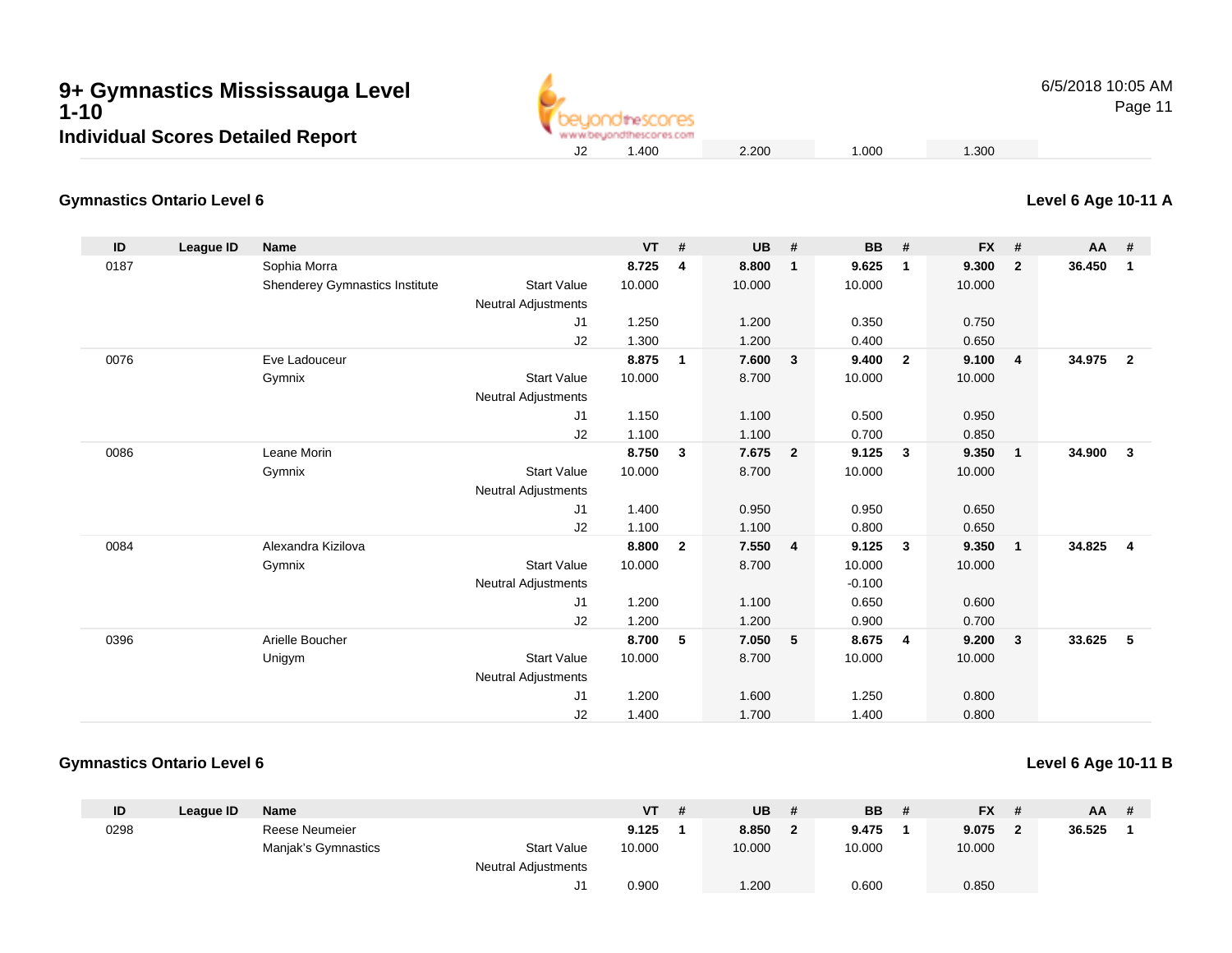

Page 12

| arriadar Ocorco Dotanca Report |                                | J2                         | 0.850  |              | 1.100  |                         | 0.450    |                | 1.000  |                         |        |                         |
|--------------------------------|--------------------------------|----------------------------|--------|--------------|--------|-------------------------|----------|----------------|--------|-------------------------|--------|-------------------------|
| 0078                           | Rose-Marie Rioux               |                            | 9.000  | $\mathbf{2}$ | 9.025  | $\overline{\mathbf{1}}$ | 8.950    | $\overline{4}$ | 9.050  | $\overline{\mathbf{3}}$ | 36.025 | $\overline{2}$          |
|                                | Gymnix                         | <b>Start Value</b>         | 10.000 |              | 10.000 |                         | 10.000   |                | 10.000 |                         |        |                         |
|                                |                                | Neutral Adjustments        |        |              |        |                         |          |                |        |                         |        |                         |
|                                |                                | J1                         | 1.100  |              | 1.050  |                         | 0.900    |                | 0.900  |                         |        |                         |
|                                |                                | J2                         | 0.900  |              | 0.900  |                         | 1.200    |                | 1.000  |                         |        |                         |
| 0184                           | Gracie McDoulgald              |                            | 8.925  | 3            | 7.250  | 5                       | 9.325    | 3              | 9.575  | $\overline{1}$          | 35.075 | $\overline{\mathbf{3}}$ |
|                                | Shenderey Gymnastics Institute | <b>Start Value</b>         | 10.000 |              | 9.400  |                         | 10.000   |                | 10.000 |                         |        |                         |
|                                |                                | Neutral Adjustments        |        |              |        |                         |          |                |        |                         |        |                         |
|                                |                                | J1                         | 1.150  |              | 2.000  |                         | 0.750    |                | 0.450  |                         |        |                         |
|                                |                                | J2                         | 1.000  |              | 2.300  |                         | 0.600    |                | 0.400  |                         |        |                         |
| 0087                           | Sevanne Adjemian               |                            | 8.800  | 4            | 8.525  | 3                       | 8.750    | 5              | 8.800  | $-5$                    | 34.875 | $\overline{\mathbf{4}}$ |
|                                | Gymnix                         | <b>Start Value</b>         | 10.000 |              | 9.400  |                         | 10.000   |                | 10.000 |                         |        |                         |
|                                |                                | Neutral Adjustments        |        |              |        |                         |          |                |        |                         |        |                         |
|                                |                                | J1                         | 1.200  |              | 0.950  |                         | 1.350    |                | 1.200  |                         |        |                         |
|                                |                                | J2                         | 1.200  |              | 0.800  |                         | 1.150    |                | 1.200  |                         |        |                         |
| 0085                           | Chaimaa Zazaa                  |                            | 8.475  | 6            | 7.200  | 6                       | 9.425    | $\mathbf{2}$   | 8.975  | $\overline{\mathbf{4}}$ | 34.075 | 5                       |
|                                | Gymnix                         | <b>Start Value</b>         | 10.000 |              | 8.700  |                         | 10.000   |                | 10.000 |                         |        |                         |
|                                |                                | <b>Neutral Adjustments</b> |        |              |        |                         |          |                |        |                         |        |                         |
|                                |                                | J1                         | 1.650  |              | 1.500  |                         | 0.550    |                | 1.100  |                         |        |                         |
|                                |                                | J2                         | 1.400  |              | 1.500  |                         | 0.600    |                | 0.950  |                         |        |                         |
| 0072                           | Aaliyah Veluz                  |                            | 8.600  | 5            | 7.600  | $\overline{4}$          | 8.750    | 5              | 8.300  | 6                       | 33.250 | 6                       |
|                                | Gymnix                         | <b>Start Value</b>         | 10.000 |              | 8.700  |                         | 10.000   |                | 9.200  |                         |        |                         |
|                                |                                | <b>Neutral Adjustments</b> |        |              |        |                         | $-0.100$ |                |        |                         |        |                         |
|                                |                                | J1                         | 1.400  |              | 1.000  |                         | 1.200    |                | 0.900  |                         |        |                         |
|                                |                                | J2                         | 1.400  |              | 1.200  |                         | 1.100    |                | 0.900  |                         |        |                         |

### **Gymnastics Ontario Level 6**

**Level 6 Age 10-11 C**

| ID   | League ID | <b>Name</b>          |                            | $VT$ # |                         | <b>UB</b> | - #                     | <b>BB</b> | -#                      | <b>FX</b> | # | $AA$ # |  |
|------|-----------|----------------------|----------------------------|--------|-------------------------|-----------|-------------------------|-----------|-------------------------|-----------|---|--------|--|
| 0398 |           | Amy Charbonneau      |                            | 8.950  | 3                       | 9.100     | $\overline{\mathbf{2}}$ | 9.325     | - 3                     | 9.500     |   | 36.875 |  |
|      |           | Unigym               | <b>Start Value</b>         | 10.000 |                         | 10.000    |                         | 10.000    |                         | 10.000    |   |        |  |
|      |           |                      | <b>Neutral Adjustments</b> |        |                         |           |                         |           |                         |           |   |        |  |
|      |           |                      | J1                         | 1.150  |                         | 0.800     |                         | 0.750     |                         | 0.450     |   |        |  |
|      |           |                      | J2                         | 0.950  |                         | 1.000     |                         | 0.600     |                         | 0.550     |   |        |  |
| 0407 |           | Marie-Soleil Barette |                            | 9.075  | $\overline{\mathbf{2}}$ | 9.275     |                         | 9.350     | $\overline{\mathbf{2}}$ | 9.175     | 4 | 36.875 |  |
|      |           | Unigym               | <b>Start Value</b>         | 10.000 |                         | 10.000    |                         | 9.900     |                         | 10.000    |   |        |  |
|      |           |                      | <b>Neutral Adjustments</b> |        |                         |           |                         |           |                         |           |   |        |  |
|      |           |                      | J1                         | 0.900  |                         | 0.750     |                         | 0.600     |                         | 0.800     |   |        |  |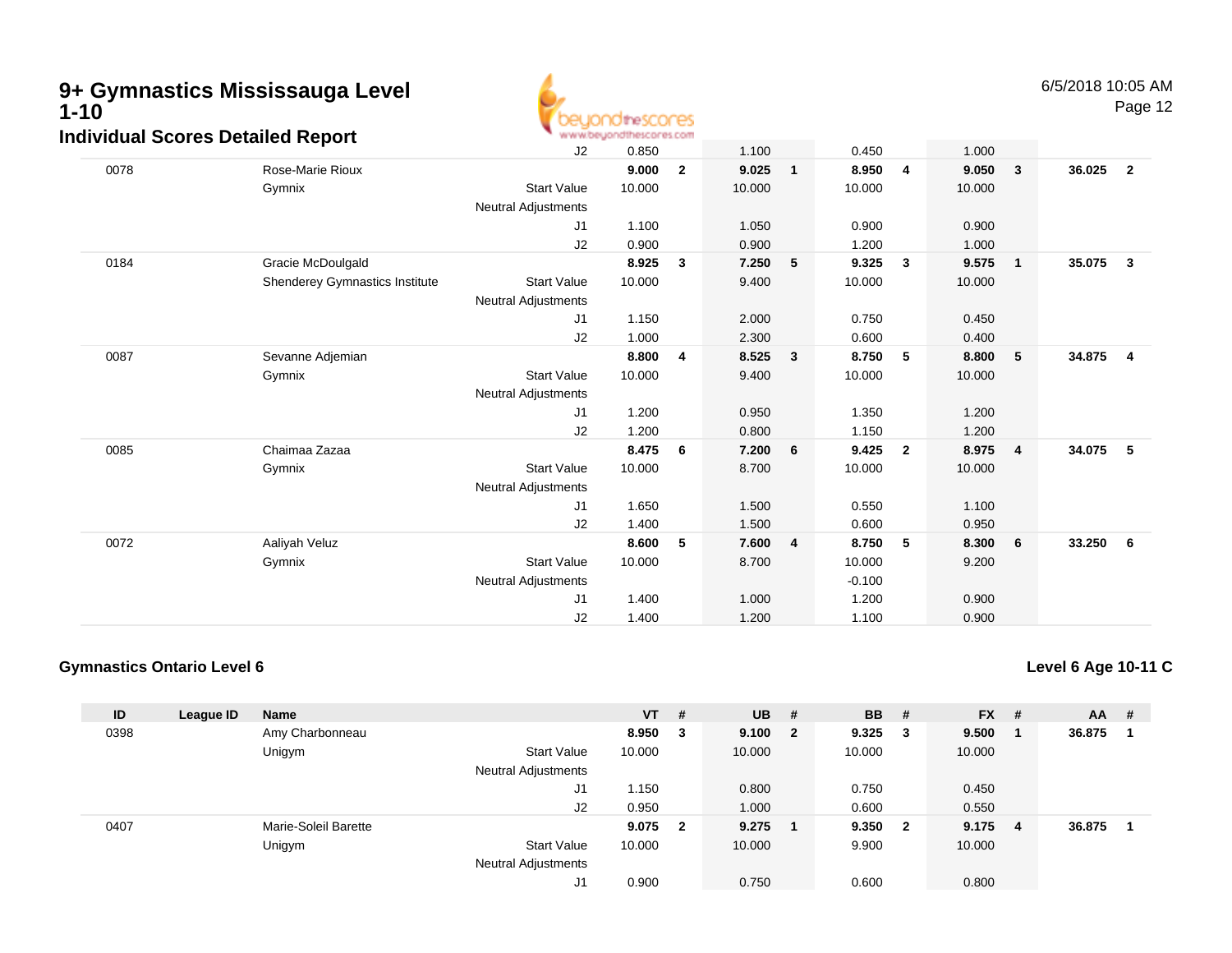

Page 13

| aiviauai Scores Detailed Report |                     | <b>MAIN AN DRAMAL IO IL INDICOL INDUSTRIE</b> |        |   |        |                         |        |                |        |                         |        |                |
|---------------------------------|---------------------|-----------------------------------------------|--------|---|--------|-------------------------|--------|----------------|--------|-------------------------|--------|----------------|
|                                 |                     | J2                                            | 0.950  |   | 0.700  |                         | 0.500  |                | 0.850  |                         |        |                |
| 0380                            | Ava Southwick       |                                               | 9.300  | 1 | 8.825  | 5                       | 8.900  | $\overline{4}$ | 9.300  | $\overline{\mathbf{2}}$ | 36.325 | $\overline{2}$ |
|                                 | Northern Stars      | <b>Start Value</b>                            | 10.000 |   | 10.000 |                         | 10.000 |                | 10.000 |                         |        |                |
|                                 |                     | Neutral Adjustments                           |        |   |        |                         |        |                |        |                         |        |                |
|                                 |                     | J1                                            | 0.750  |   | 1.250  |                         | 1.100  |                | 0.650  |                         |        |                |
|                                 |                     | J2                                            | 0.650  |   | 1.100  |                         | 1.100  |                | 0.750  |                         |        |                |
| 0288                            | Emma List           |                                               | 8.775  | 6 | 8.800  | 6                       | 9.425  | $\overline{1}$ | 9.250  | $\overline{\mathbf{3}}$ | 36.250 | $\mathbf{3}$   |
|                                 | Manjak's Gymnastics | <b>Start Value</b>                            | 10.000 |   | 10.000 |                         | 10.000 |                | 10.000 |                         |        |                |
|                                 |                     | <b>Neutral Adjustments</b>                    |        |   |        |                         |        |                |        |                         |        |                |
|                                 |                     | J <sub>1</sub>                                | 1.300  |   | 1.200  |                         | 0.550  |                | 0.800  |                         |        |                |
|                                 |                     | J2                                            | 1.150  |   | 1.200  |                         | 0.600  |                | 0.700  |                         |        |                |
| 0302                            | Clare Herget        |                                               | 8.825  | 5 | 9.025  | 3                       | 8.675  | - 6            | 9.125  | 5                       | 35.650 | -4             |
|                                 | Manjak's Gymnastics | <b>Start Value</b>                            | 10.000 |   | 10.000 |                         | 10.000 |                | 10.000 |                         |        |                |
|                                 |                     | <b>Neutral Adjustments</b>                    |        |   |        |                         |        |                |        |                         |        |                |
|                                 |                     | J <sub>1</sub>                                | 1.300  |   | 1.050  |                         | 1.350  |                | 0.850  |                         |        |                |
|                                 |                     | J2                                            | 1.050  |   | 0.900  |                         | 1.300  |                | 0.900  |                         |        |                |
| 0421                            | Amélie Fournier     |                                               | 8.850  | 4 | 8.850  | $\overline{\mathbf{4}}$ | 8.825  | 5              | 8.550  | 6                       | 35.075 | 5              |
|                                 | Unigym              | <b>Start Value</b>                            | 10.000 |   | 10.000 |                         | 10.000 |                | 10.000 |                         |        |                |
|                                 |                     | Neutral Adjustments                           |        |   |        |                         |        |                |        |                         |        |                |
|                                 |                     | J1                                            | 1.250  |   | 1.200  |                         | 1.150  |                | 1.400  |                         |        |                |
|                                 |                     | J2                                            | 1.050  |   | 1.100  |                         | 1.200  |                | 1.500  |                         |        |                |
|                                 |                     |                                               |        |   |        |                         |        |                |        |                         |        |                |

### **Gymnastics Ontario Level 6**

### **Level 6 Age 10-11 D**

| ID   | League ID | <b>Name</b>         |                            | $VT$ # |                | <b>UB</b> | #                       | <b>BB</b> | #                       | <b>FX</b> | #              | $AA$ # |                |
|------|-----------|---------------------|----------------------------|--------|----------------|-----------|-------------------------|-----------|-------------------------|-----------|----------------|--------|----------------|
| 0247 |           | Erika Béliveau      |                            | 9.000  | $\overline{2}$ | 8.650     | $\overline{\mathbf{3}}$ | 9.375     | -1                      | 9.400     |                | 36.425 |                |
|      |           | Les Reflexes        | <b>Start Value</b>         | 10.000 |                | 10.000    |                         | 10.000    |                         | 10.000    |                |        |                |
|      |           |                     | <b>Neutral Adjustments</b> |        |                |           |                         |           |                         |           |                |        |                |
|      |           |                     | J1                         | 1.100  |                | 1.350     |                         | 0.750     |                         | 0.550     |                |        |                |
|      |           |                     | J2                         | 0.900  |                | 1.350     |                         | 0.500     |                         | 0.650     |                |        |                |
| 0343 |           | Kyler Schmidt       |                            | 8.475  | 5              | 9.000     | $\overline{\mathbf{1}}$ | 9.200     | $\overline{\mathbf{2}}$ | 9.225     | $\overline{2}$ | 35.900 | $\overline{2}$ |
|      |           | Manjak's Gymnastics | <b>Start Value</b>         | 10.000 |                | 10.000    |                         | 10.000    |                         | 10.000    |                |        |                |
|      |           |                     | <b>Neutral Adjustments</b> |        |                |           |                         |           |                         |           |                |        |                |
|      |           |                     | J <sub>1</sub>             | 1.400  |                | 1.000     |                         | 0.850     |                         | 0.800     |                |        |                |
|      |           |                     | J2                         | 1.650  |                | 1.000     |                         | 0.750     |                         | 0.750     |                |        |                |
| 0246 |           | Rose Balcombe       |                            | 9.200  | -1             | 8.800 2   |                         | 8.875     | $\overline{\mathbf{4}}$ | 8.950     | 5              | 35.825 | 3              |
|      |           | Les Reflexes        | <b>Start Value</b>         | 10.000 |                | 10.000    |                         | 10.000    |                         | 10.000    |                |        |                |
|      |           |                     | <b>Neutral Adjustments</b> |        |                |           |                         |           |                         |           |                |        |                |
|      |           |                     | J1                         | 0.850  |                | 1.200     |                         | 1.200     |                         | 1.000     |                |        |                |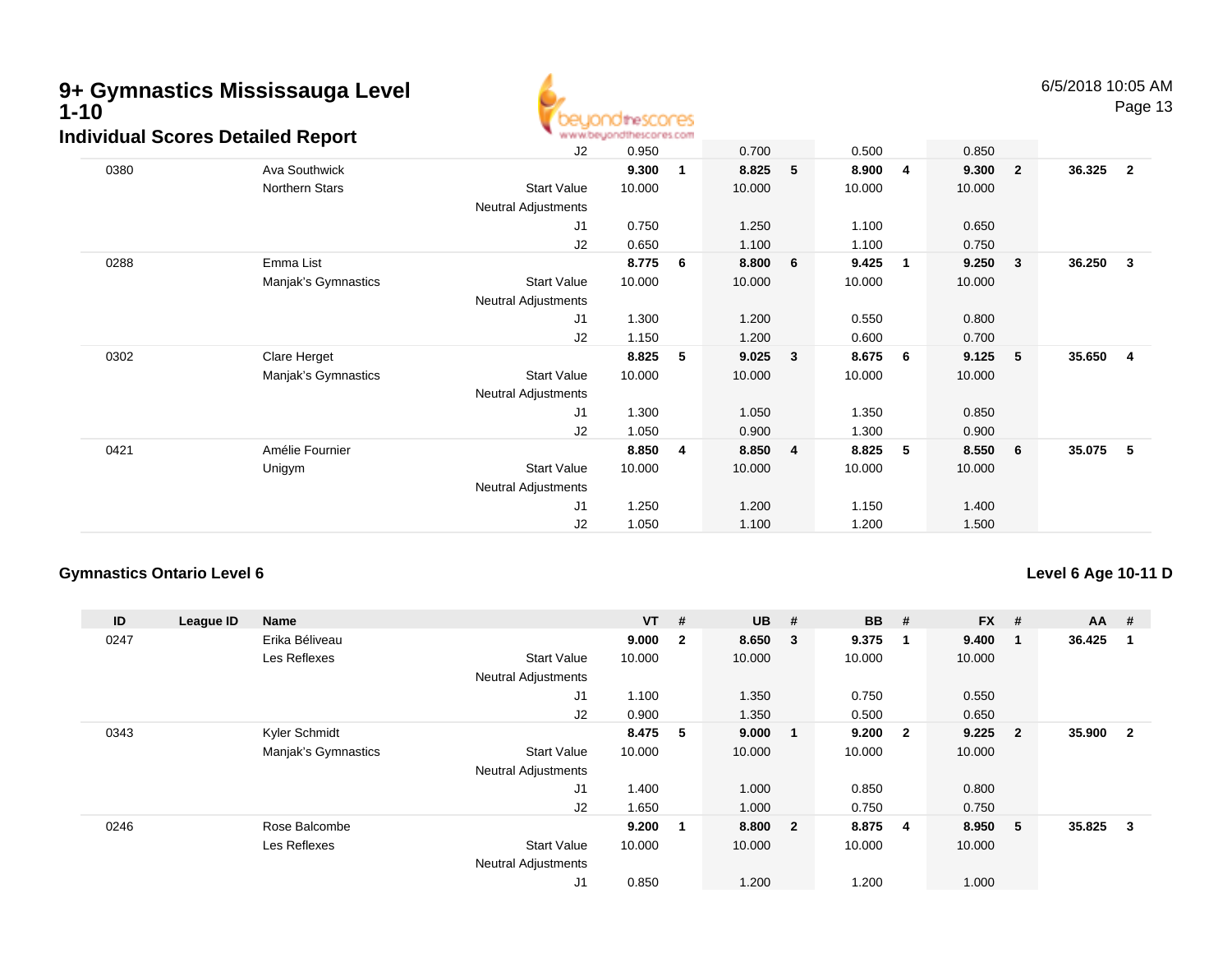

6/5/2018 10:05 AM

Page 14

|      | <u>alviadal 900100 Dotalioa Ropolt</u> | J <sub>2</sub>             | 0.750  |     | 1.200   |                | 1.050  |              | 1.100        |                |          |  |
|------|----------------------------------------|----------------------------|--------|-----|---------|----------------|--------|--------------|--------------|----------------|----------|--|
| 0340 | Nadene Metcalfe                        |                            | 8.825  | 3   | 8.325   | $\overline{4}$ | 8.825  | 5            | 8.700 6      |                | 34.675 4 |  |
|      | Manjak's Gymnastics                    | <b>Start Value</b>         | 10.000 |     | 10.000  |                | 10.000 |              | 9.500        |                |          |  |
|      |                                        | <b>Neutral Adjustments</b> |        |     |         |                |        |              |              |                |          |  |
|      |                                        | J1                         | 1.250  |     | 1.750   |                | 1.150  |              | 0.850        |                |          |  |
|      |                                        | J2                         | 1.100  |     | 1.600   |                | 1.200  |              | 0.750        |                |          |  |
| 0186 | Naima Koch                             |                            | 8.400  | - 6 | 7.950   | -5             | 9.175  | 3            | 9.075        | $\overline{4}$ | 34.600 5 |  |
|      | <b>Shenderey Gymnastics Institute</b>  | <b>Start Value</b>         | 10.000 |     | 9.500   |                | 10.000 |              | 10.000       |                |          |  |
|      |                                        | <b>Neutral Adjustments</b> |        |     |         |                |        |              |              |                |          |  |
|      |                                        | J1                         | 1.500  |     | 1.600   |                | 0.850  |              | 0.950        |                |          |  |
|      |                                        | J <sub>2</sub>             | 1.700  |     | 1.500   |                | 0.800  |              | 0.900        |                |          |  |
| 0145 | Juliette Moise                         |                            | 8.650  | 4   | 6.450 6 |                | 9.175  | $\mathbf{3}$ | $9.200 \t 3$ |                | 33.475 6 |  |
|      | Gymbly                                 | <b>Start Value</b>         | 10.000 |     | 8.700   |                | 10.000 |              | 10.000       |                |          |  |
|      |                                        | <b>Neutral Adjustments</b> |        |     |         |                |        |              |              |                |          |  |
|      |                                        | J <sub>1</sub>             | 1.400  |     | 2.200   |                | 0.900  |              | 0.750        |                |          |  |
|      |                                        | J2                         | 1.300  |     | 2.300   |                | 0.750  |              | 0.850        |                |          |  |

#### **Gymnastics Ontario Level 6**

**Level 6 Age 14 A**

| ID   | League ID | Name                   |                            | <b>VT</b> | #              | <b>UB</b> | #              | <b>BB</b> | #              | <b>FX</b> | #              | $AA$ # |                |
|------|-----------|------------------------|----------------------------|-----------|----------------|-----------|----------------|-----------|----------------|-----------|----------------|--------|----------------|
| 0024 |           | Julia King             |                            | 9.500     |                | 8.750     | - 1            | 9.350     | -1             | 9.275     | $\overline{4}$ | 36.875 |                |
|      |           | Gymnastics Mississauga | <b>Start Value</b>         | 10.000    |                | 10.000    |                | 10.000    |                | 10.000    |                |        |                |
|      |           |                        | <b>Neutral Adjustments</b> |           |                |           |                |           |                |           |                |        |                |
|      |           |                        | J1                         | 0.600     |                | 1.200     |                | 0.600     |                | 0.650     |                |        |                |
|      |           |                        | J2                         | 0.400     |                | 1.300     |                | 0.700     |                | 0.800     |                |        |                |
| 0172 |           | Aya Raychev            |                            | 9.300     | $\overline{2}$ | 8.000     | - 6            | 9.325     | $\overline{2}$ | 9.425     | $\mathbf 1$    | 36.050 | $\overline{2}$ |
|      |           | Les Reflexes           | <b>Start Value</b>         | 10.000    |                | 9.400     |                | 10.000    |                | 10.000    |                |        |                |
|      |           |                        | Neutral Adjustments        |           |                |           |                |           |                |           |                |        |                |
|      |           |                        | J1                         | 0.700     |                | 1.300     |                | 0.600     |                | 0.600     |                |        |                |
|      |           |                        | J2                         | 0.700     |                | 1.500     |                | 0.750     |                | 0.550     |                |        |                |
| 0251 |           | Noemie Rousseau        |                            | 9.175     | 3              | 8.475     | $\overline{4}$ | 8.900     | 3              | 9.300     | 3              | 35.850 | 3              |
|      |           | Les Reflexes           | <b>Start Value</b>         | 10.000    |                | 10.000    |                | 9.700     |                | 10.000    |                |        |                |
|      |           |                        | <b>Neutral Adjustments</b> |           |                |           |                |           |                |           |                |        |                |
|      |           |                        | J1                         | 0.900     |                | 1.500     |                | 0.800     |                | 0.700     |                |        |                |
|      |           |                        | J2                         | 0.750     |                | 1.550     |                | 0.800     |                | 0.700     |                |        |                |
| 0404 |           | Amélie Monette         |                            | 9.150     | - 4            | 8.450     | - 5            | 8.550     | -4             | 9.425     | 1              | 35.575 | $\overline{4}$ |
|      |           | Unigym                 | <b>Start Value</b>         | 10.000    |                | 10.000    |                | 10.000    |                | 10.000    |                |        |                |
|      |           |                        | <b>Neutral Adjustments</b> |           |                |           |                |           |                |           |                |        |                |
|      |           |                        | J1                         | 0.800     |                | 1.500     |                | 1.500     |                | 0.600     |                |        |                |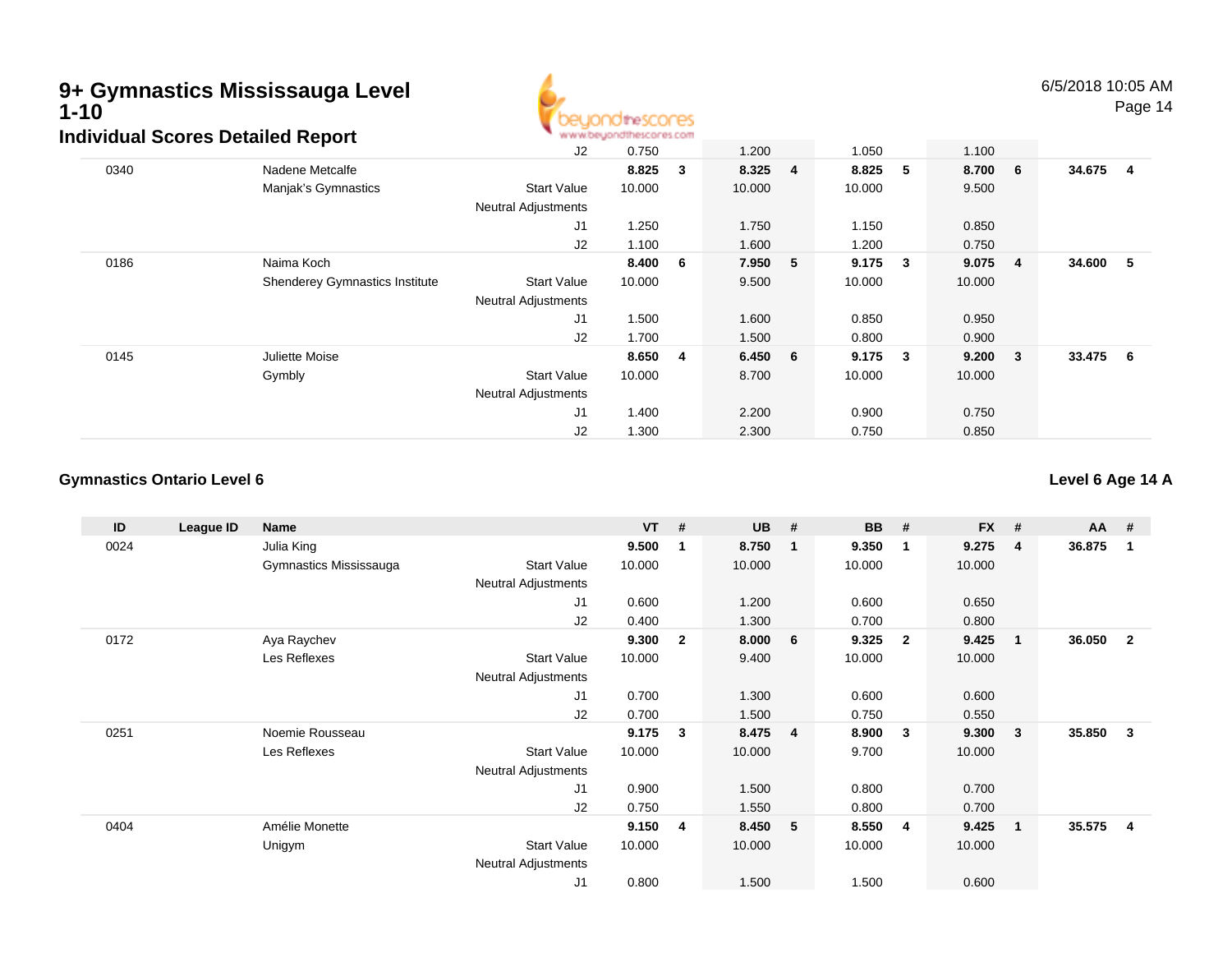# **9+ Gymnastics Mississauga Level 1-10**



6/5/2018 10:05 AMPage 15

|      | Individual Scores Detailed Report |                            | www.beyondthescores.com |                         |        |     |         |         |        |     |
|------|-----------------------------------|----------------------------|-------------------------|-------------------------|--------|-----|---------|---------|--------|-----|
|      |                                   | J2                         | 0.900                   |                         | 1.600  |     | 1.400   | 0.550   |        |     |
| 0346 | Angellca Vezos                    |                            | 9.300                   | $\overline{\mathbf{2}}$ | 8.525  | 3   | 8.300 6 | 9.375 2 | 35.500 | - 5 |
|      | Markham Gymnastics Club           | <b>Start Value</b>         | 10.000                  |                         | 9.900  |     | 9.900   | 10.000  |        |     |
|      |                                   | <b>Neutral Adjustments</b> |                         |                         |        |     |         |         |        |     |
|      |                                   | J1                         | 0.750                   |                         | 1.300  |     | 1.500   | 0.550   |        |     |
|      |                                   | J2                         | 0.650                   |                         | 1.450  |     | 1.700   | 0.700   |        |     |
| 0219 | Kate Robertson-Hogg               |                            | 9.075 5                 |                         | 8.575  | - 2 | 8.500 5 | 9.000 5 | 35.150 | - 6 |
|      | <b>GW Elites</b>                  | <b>Start Value</b>         | 10.000                  |                         | 10.000 |     | 10.000  | 10.000  |        |     |
|      |                                   | <b>Neutral Adjustments</b> |                         |                         |        |     |         |         |        |     |
|      |                                   | J1                         | 0.950                   |                         | 1.500  |     | 1.550   | 1.000   |        |     |
|      |                                   | J2                         | 0.900                   |                         | 1.350  |     | 1.450   | 1.000   |        |     |

### **Gymnastics Ontario Level 6**

**Level 6 Age 14 B**

| ID   | League ID | <b>Name</b>             |                            | <b>VT</b> | #                        | <b>UB</b> | #                        | <b>BB</b>    | #                        | <b>FX</b>    | #                        | AA     | #                        |
|------|-----------|-------------------------|----------------------------|-----------|--------------------------|-----------|--------------------------|--------------|--------------------------|--------------|--------------------------|--------|--------------------------|
| 0257 |           | Sophia Basaraba         |                            | X.XXX     | $\overline{\phantom{a}}$ | X.XXX     | $\overline{\phantom{a}}$ | <b>X.XXX</b> | $\overline{\phantom{a}}$ | <b>X.XXX</b> | $\overline{\phantom{a}}$ | 0.000  | $\overline{\phantom{a}}$ |
| 0252 |           | Rosemarie Saumure       |                            | 9.325     | 3                        | 9.350     | $\overline{1}$           | 9.325        | $\mathbf{1}$             | 9.600        | $\mathbf{1}$             | 37.600 | 1                        |
|      |           | Les Reflexes            | <b>Start Value</b>         | 10.000    |                          | 10.000    |                          | 10.000       |                          | 10.000       |                          |        |                          |
|      |           |                         | Neutral Adjustments        |           |                          |           |                          |              |                          |              |                          |        |                          |
|      |           |                         | J1                         | 0.700     |                          | 0.550     |                          | 0.750        |                          | 0.350        |                          |        |                          |
|      |           |                         | J2                         | 0.650     |                          | 0.750     |                          | 0.600        |                          | 0.450        |                          |        |                          |
| 0032 |           | Brianna Boakye-Cofie    |                            | 9.250     | 4                        | 8.125     | $\overline{4}$           | 9.150        | $\mathbf{3}$             | 9.525        | $\overline{2}$           | 36.050 | $\overline{2}$           |
|      |           | Gymnastics Mississauga  | <b>Start Value</b>         | 10.000    |                          | 10.000    |                          | 10.000       |                          | 10.000       |                          |        |                          |
|      |           |                         | Neutral Adjustments        |           |                          |           |                          |              |                          |              |                          |        |                          |
|      |           |                         | J1                         | 0.800     |                          | 1.850     |                          | 0.900        |                          | 0.400        |                          |        |                          |
|      |           |                         | J2                         | 0.700     |                          | 1.900     |                          | 0.800        |                          | 0.550        |                          |        |                          |
| 0218 |           | <b>Isabelle Maillet</b> |                            | 9.350     | $\mathbf{2}$             | 8.925     | $\overline{2}$           | 8.125        | 5                        | 9.300        | $\overline{4}$           | 35.700 | $\mathbf{3}$             |
|      |           | <b>GW Elites</b>        | <b>Start Value</b>         | 10.000    |                          | 10.000    |                          | 10.000       |                          | 10.000       |                          |        |                          |
|      |           |                         | <b>Neutral Adjustments</b> |           |                          |           |                          |              |                          |              |                          |        |                          |
|      |           |                         | J1                         | 0.650     |                          | 1.100     |                          | 1.900        |                          | 0.750        |                          |        |                          |
|      |           |                         | J2                         | 0.650     |                          | 1.050     |                          | 1.850        |                          | 0.650        |                          |        |                          |
| 0033 |           | <b>Madison Nugent</b>   |                            | 9.375     | $\mathbf 1$              | 8.000     | 5                        | 8.700        | $\overline{4}$           | 9.200        | 5                        | 35.275 | $\overline{4}$           |
|      |           | Gymnastics Mississauga  | <b>Start Value</b>         | 10.000    |                          | 10.000    |                          | 10.000       |                          | 10.000       |                          |        |                          |
|      |           |                         | Neutral Adjustments        |           |                          |           |                          |              |                          |              |                          |        |                          |
|      |           |                         | J1                         | 0.650     |                          | 2.000     |                          | 1.350        |                          | 0.850        |                          |        |                          |
|      |           |                         | J <sub>2</sub>             | 0.600     |                          | 2.000     |                          | 1.250        |                          | 0.750        |                          |        |                          |
| 0224 |           | Élodie Liboiron         |                            | 9.200     | 5                        | 8.250     | $\overline{\mathbf{3}}$  | 7.725        | - 6                      | 8.875        | 6                        | 34.050 | 5                        |
|      |           | Gymbly                  | <b>Start Value</b>         | 10.000    |                          | 9.700     |                          | 10.000       |                          | 10.000       |                          |        |                          |
|      |           |                         | <b>Neutral Adjustments</b> |           |                          |           |                          |              |                          |              |                          |        |                          |